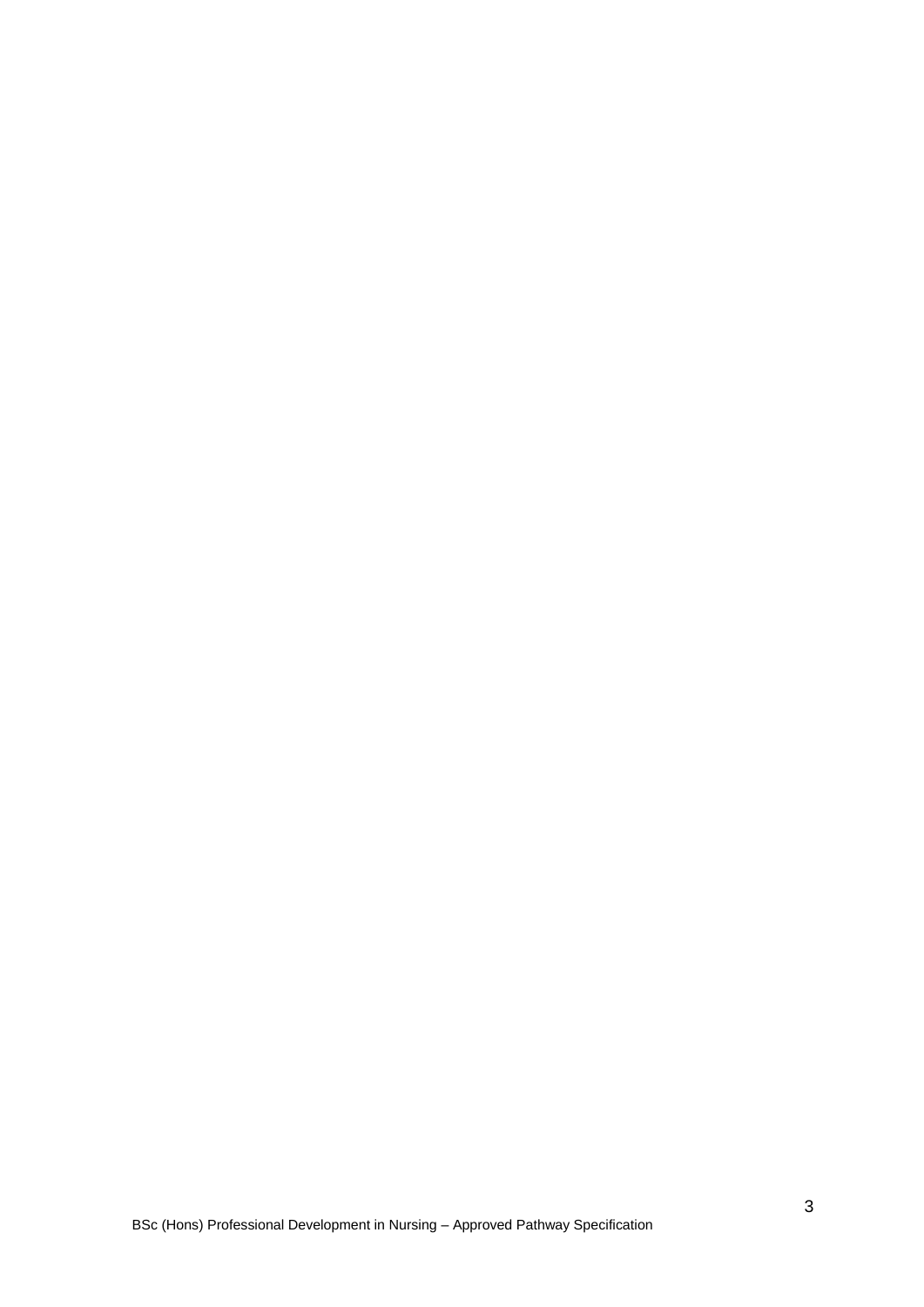## **Contents**

| 1.                               | BSc / BSc (Hons) Professional Development in Nursing           | 5              |
|----------------------------------|----------------------------------------------------------------|----------------|
| 2.                               |                                                                | 5              |
| 3.                               |                                                                | 5              |
| 4.                               | Distinctive Features of the Pathway and the Student Experience | 5              |
| 5.                               | Relevant QAA Subject Benchmark Group(s)                        | $\overline{7}$ |
| 6.                               |                                                                | $\overline{7}$ |
| $7_{\scriptscriptstyle{\ddots}}$ |                                                                | 10             |
| 8.                               |                                                                | 10             |
| 9.                               | Admissions Criteria, including APCL, APEL and DAS arrangements | 13             |
|                                  | 10. Progression Criteria for Final and Intermediate Awards     | 15             |
|                                  |                                                                | 15             |
|                                  |                                                                | 15             |
|                                  |                                                                | 16             |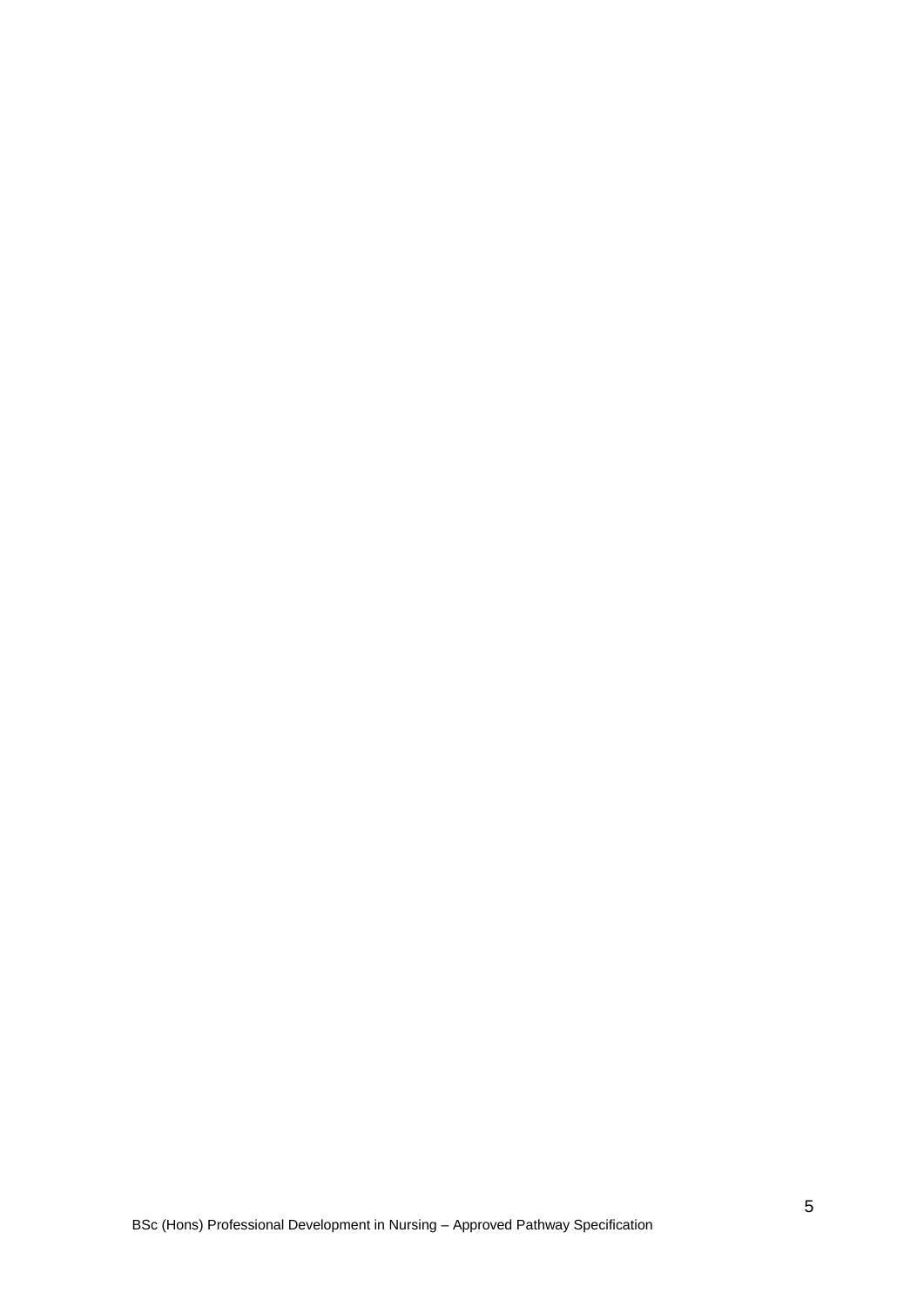#### **1. Pathway Title:** BSc /BSc (Hons) Professional Development in Nursing

#### **Final award titles:**

BSc /BSc (Hons) Professional Development in Nursing

Graduate Certificate/Diploma Professional Development in Nursing

#### **UCAS code N/A JACS code: B700**

| 2. | <b>Awarding Institution:</b> | University of Plymouth |
|----|------------------------------|------------------------|
|    | Teaching institution(s):     | University of Plymouth |
| 3. | <b>Accrediting body(ies)</b> | N/A                    |

#### **4. Distinctive Features of the Pathway and the Student Experience**

This pathway acknowledges the diversity in the work settings of registered nurses and provides educational opportunities for Adult, Child, Learning Disability and Mental Health nurses. The focus of the programme is on professional issues and developments within their own fields of practice. The pathway title gives a clear identify to Nursing CPD provision post qualification. The pathway has been developed alongside the contemporary concerns about nursing as a result of the Francis report (2013) and the re-enforcing of Nursing values by the Chief nurse for England through the six C's of care. This will focus on compassion, fundamental care skills and recognition of the standards of care and practice to ensure patients receive a safe, dignified and respectful level of care. Students will examine their own practice area, reflect on their own practice and, importantly discuss and network with their peers. This will help them build professional networks and support while undertaking further study. The pathway is designed to build self esteem, motivation for learning and clinical decision making throughout the pathway.

The pathway is aimed to enable students to complete their studies in as economical a time as possible. All 5 modules of the programme will run over the academic year which will enable students to complete their degree over 12 months. Most should complete in 2-3 years, depending on what APEL they may have to bring into the programme. All modules are 20 credits except for the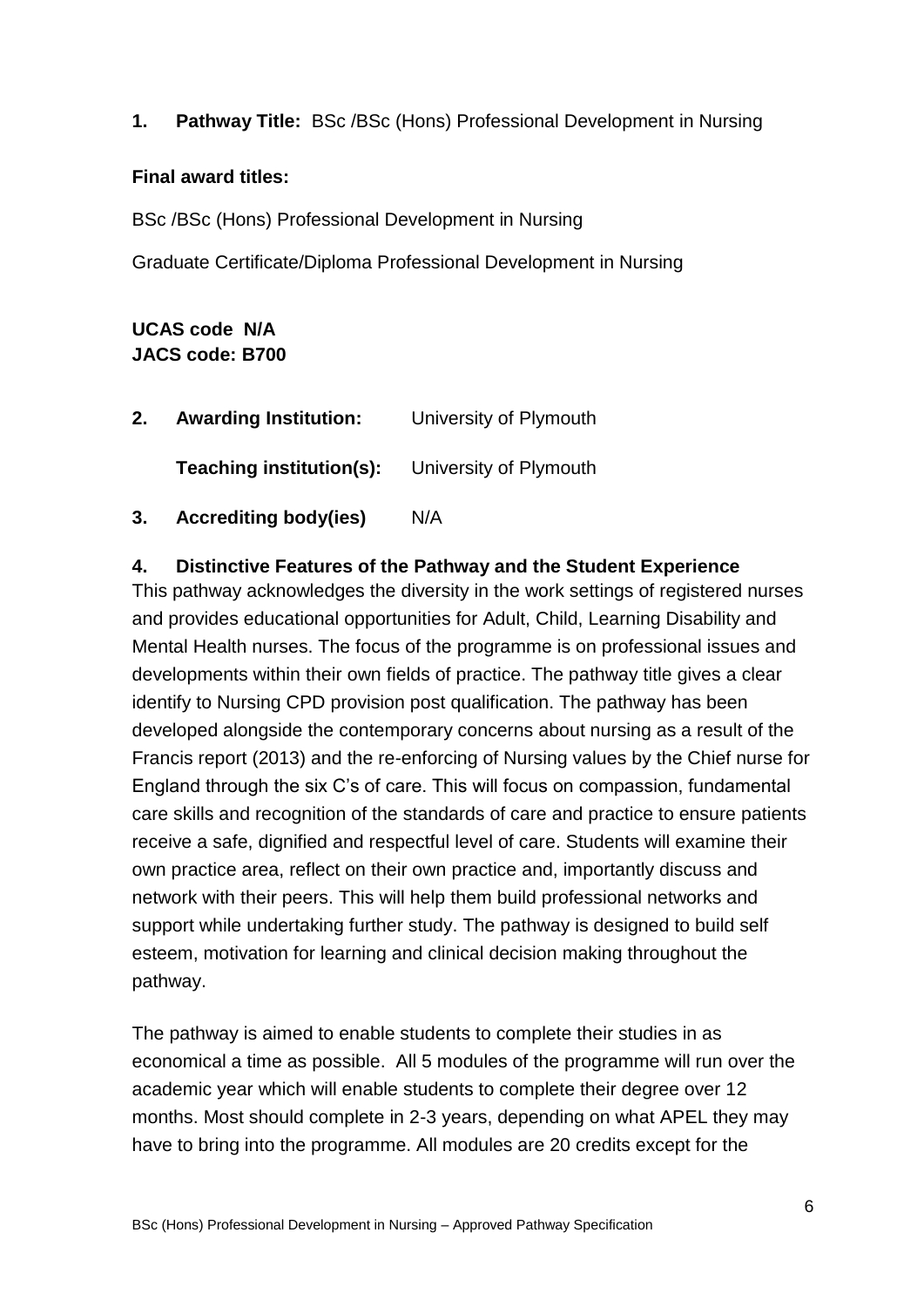Independent Study module which is 40 credits. This makes it very straightforward for the student to calculate in advance what credits they will need to undertake.

The BSc / BSc (Hons) Professional Development in Nursing pathway:

- Can be studied full or part time
- Designed for students who want to progress in their career through gaining a graduate academic qualification,
- Offers a large number of options that meet professional and organisational needs to enhance practice and service delivery within an academic framework.

The Graduate Certificate / Graduate Diploma are:

 Designed for students who are already qualified at Honours degree level, either recently qualified and / or recently appointed to a new clinical specialist area that may need to develop their skills and underpinning knowledge in order to practice safely and competently.

## **Distinctive features**

The distinctive features of these pathways are:

#### Core

- Targeted at the career development needs of health care professionals;
- Flexible and responsive to employers needs and service delivery;
- A student centred programme that enables choice and values prior experiential learning and experience
- Students can select clinical modules that enhance their specific work role;

## Pathway Specific

- Valuing the individual learner and what they bring to the programme;
- Empowering students to learn and relating to them as adult learners;
- Encompassing a patient/client/family centred approach to Nursing;
- Developing compassion in our working and patient relationships;
- Collaborative working practices with the multi-professional teams;
- Making a commitment to improving our professional practice through critical analysis and reflection in and on clinical decision making;
- Supporting and encouraging the personal/professional development of our peers;
- Encouraging the development of sustainability literacy.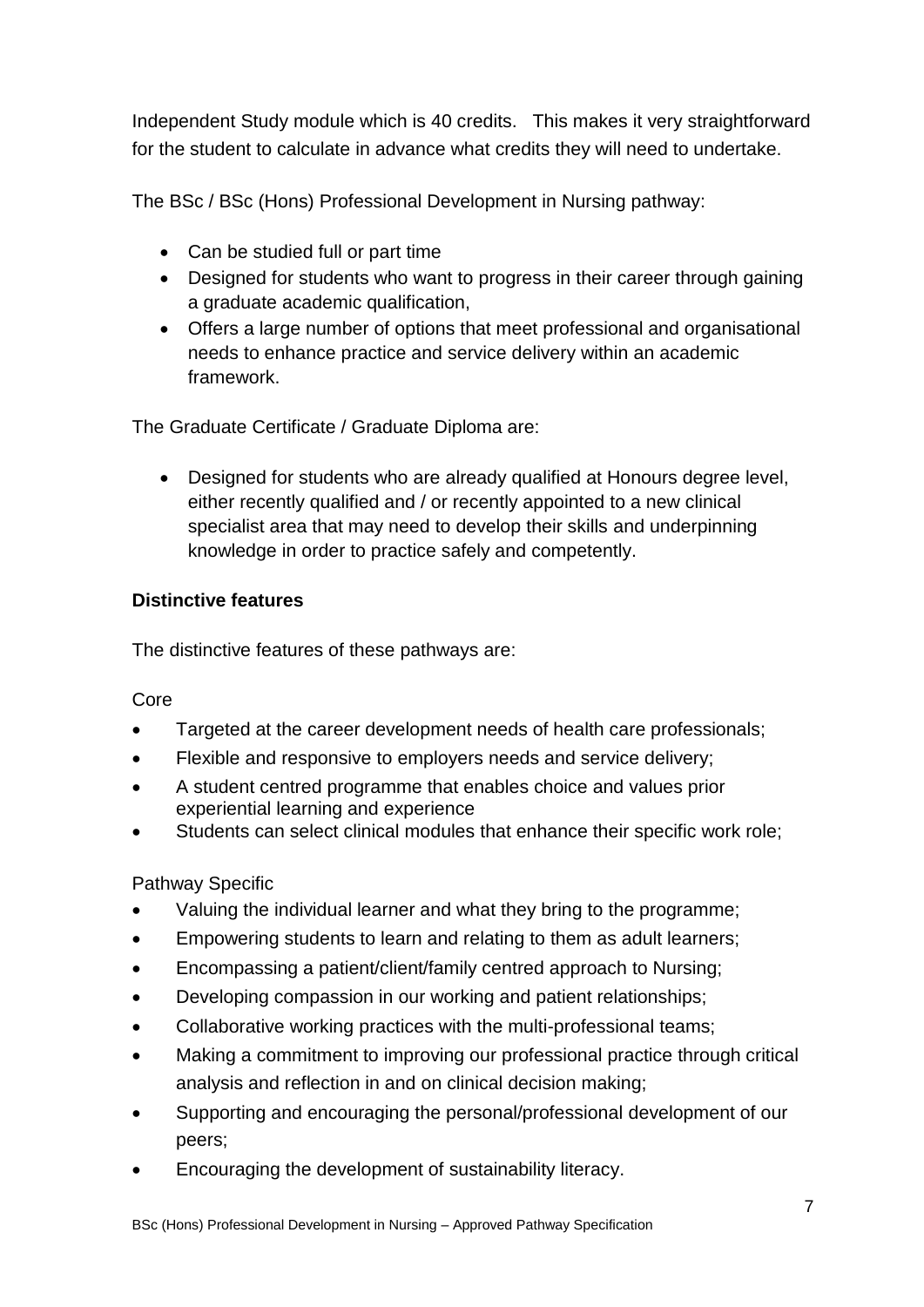## **5. Relevant QAA Subject Benchmark Group(s)**

The Pathway is informed by the Quality Assurance Agency (QAA) Framework for Higher Education Qualifications (FHEQ) in England, Wales and Northern Ireland for level 6 study (QAA for Higher Education 2008).

## **6. Pathway Structure**

The BSc (Hons) Professional Development in Nursing Level 6 is based in the School of Nursing & Midwifery. This pathway is open to nurses registered either with the Nursing and Midwifery Council or the equivalent in the students respective country.

The BSc (Hons) Professional Development in Nursing Pathway offers the awards of BSc /BSc (Hons); Graduate Certificate or Graduate Diploma. The full time route will normally take one year and the part time route will normally take three years. The maximum registration period for the full time registrant is three years and five years for the part time student. Individual modules are offered as standalone CPD modules, apart from the Independent Study.

The pathway will include Understanding Evidence to Inform Clinical Decision Making, Clinical Decision Making in Healthcare Practice; Ethical and Legal issues in Healthcare Practice; and Contemporary Issues in Health and Social care as core and if undertaking the honours route Independent Study. These core modules give the student a broad range of academic and practice related skills on which to build future studies.

| <b>Qualification</b>                  | <b>Breakdown of Credits</b>                            |
|---------------------------------------|--------------------------------------------------------|
| <b>Ordinary Degrees (non-honours)</b> | 80 at Level 6                                          |
| <b>Honours Degrees</b>                | 120 at Level 6                                         |
| <b>Graduate Certificate</b>           | 60 at Level 6                                          |
| Graduate Diploma                      | 120 at Level 6<br>(includes 60 Certificate<br>credits) |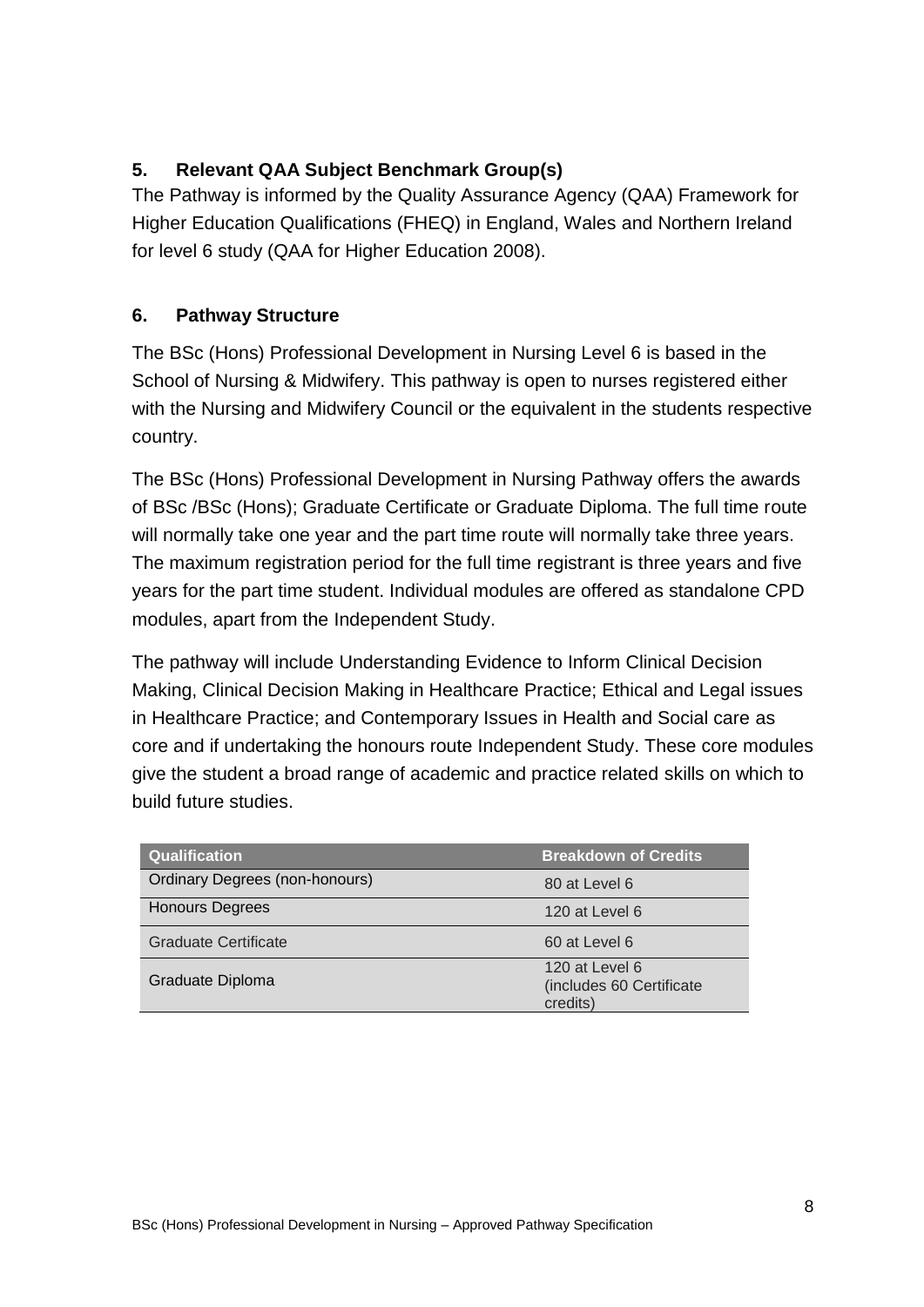## **BSc Professional Development in Nursing**

#### **Core Modules**

**HEAD360 Understanding Evidence to Inform Clinical Decision Making** 20 credit core module

**HEAD362 Clinical Decision Making in Healthcare Practice** 20 credit core module

**HEAD363 Ethical and Legal Issues in Healthcare Practice** 20 credit core module

#### **x1 Optional module**

**Graduate Certificate Professional Development in Health and Social Care**

**60 Credits from Pathway Specific Module Choice see 13.3** 

#### **BSc (Hons) Professional Development in Nursing**

#### **Core Modules**

**HEAD360 Understanding Evidence to Inform Clinical Decision Making** 20 credit core module

**HEAD362 Clinical Decision Making in Healthcare Practice** 20 credit core module

#### **HEAD363**

**Ethical and Legal Issues in Healthcare Practice** 20 credit core module

> **HEAD361 Independent Study**  40 credit core module

**x1 Optional module, or if undertaking full time pathway: HEAD370 Study Skills and Professional Values** 20 credit core module

**Graduate Diploma Professional Development in Health and Social Care**

**120 Credits from Pathway Specific Module Choice see 13.3**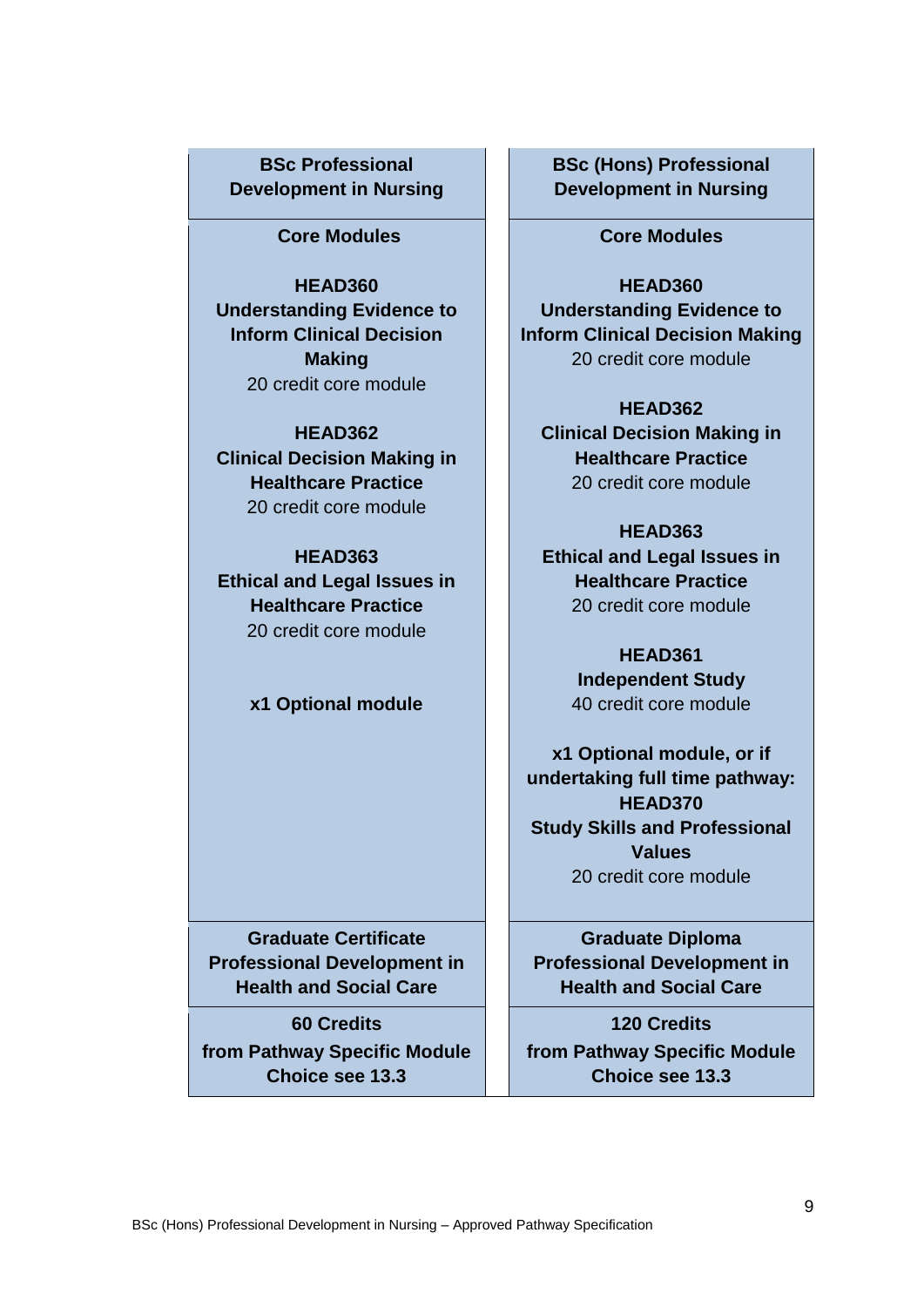## **Full time study**

| Year | Modules (and Credits)                | Semester 1 | Semester 2 |
|------|--------------------------------------|------------|------------|
|      |                                      |            |            |
|      | <b>Clinical Decision Making in</b>   |            |            |
|      | <b>Healthcare Practice</b>           |            |            |
|      | Ethical and legal issues in          |            |            |
|      | healthcare practice                  |            |            |
|      | Understanding Evidence to Inform     |            |            |
|      | <b>Clinical Decision Making</b>      |            |            |
|      | Practice based learning              |            |            |
|      | <b>Study Skills and Professional</b> |            |            |
|      | Values                               |            |            |
|      | <b>Independent Study</b>             |            |            |

# **Part Time study (example of a 3 year route)**

| Year          | Modules (and Credits)              | Semester 1 | Semester 2 |
|---------------|------------------------------------|------------|------------|
|               |                                    |            |            |
|               | <b>Clinical Decision Making in</b> |            |            |
|               | <b>Healthcare Practice</b>         |            |            |
|               | Ethical and legal issues in        |            |            |
|               | healthcare practice                |            |            |
|               | Understanding Evidence to Inform   |            |            |
|               | <b>Clinical Decision Making</b>    |            |            |
| $\mathcal{P}$ | Practice based learning            |            |            |
|               | Optional module                    |            |            |
|               |                                    |            |            |
| 3             | <b>Independent Study</b>           |            |            |
|               |                                    |            |            |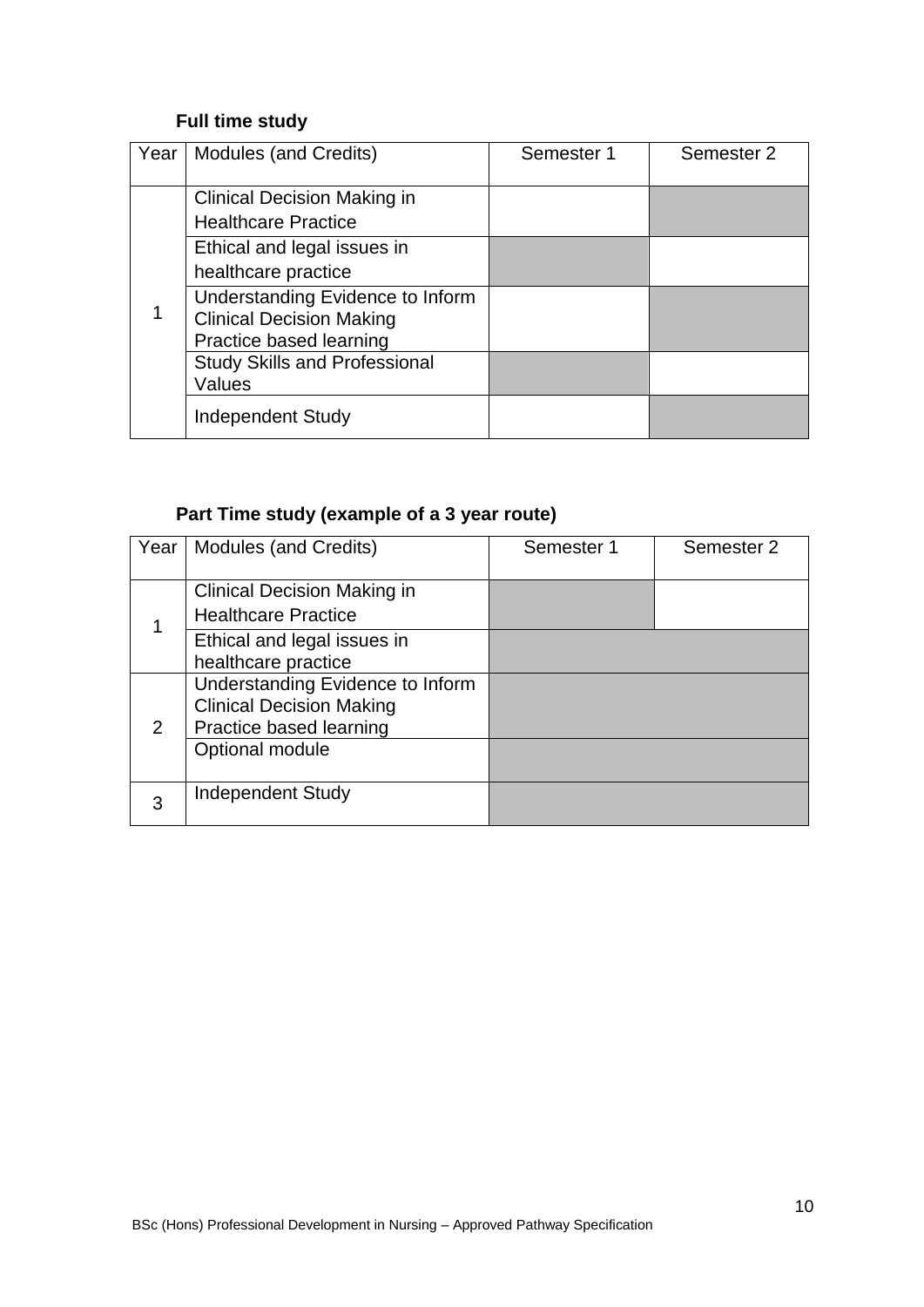## **7. Pathway Aims**

This pathway has been designed utilising a flexible framework as a guide to offer career progression for experienced staff working in clinical practice.

The pathway aims to facilitate students to:

- 1. Produce challenging and critical thinking practitioners with a range of transferable skills who can effectively contribute to service enhancement in a diversity of settings.
- 2. Prepare effective practitioners whose interventions will be underpinned by the best available evidence, contemporary knowledge and high-level clinical decision making skills.
- 3. Develop the student's confidence, competence and emotional resilience to consistently exercise personal responsibility and professional accountability for decision making and the provision of high quality, safe, care.
- 4. Promote commitment to the concept of life-long learning and thereby foster ongoing personal and professional development.

#### **8. Pathway Intended Learning Outcomes**

The Intended Learning Outcomes for the BSc (Hons) Professional Development in Health and Social Care reflect the Level 6 Qualification Descriptors provided by the Quality Assurance Agency (QAA) Framework for Higher Education Qualifications (FHEQ)

Knowledge and understanding (subject specific) Cognitive/intellectual skills (generic) Key transferrable skills Subject specific practical skills Employment related skills

This enables 'others' to judge the value of this qualification through improved understanding of the level of intellectual and conceptual activity demonstrated by our graduates. It defines their capability in respect of their knowledge and the associated transferable skills that enhance employability. It also provides a reference point for other level 6 qualifications across the Higher Education sector.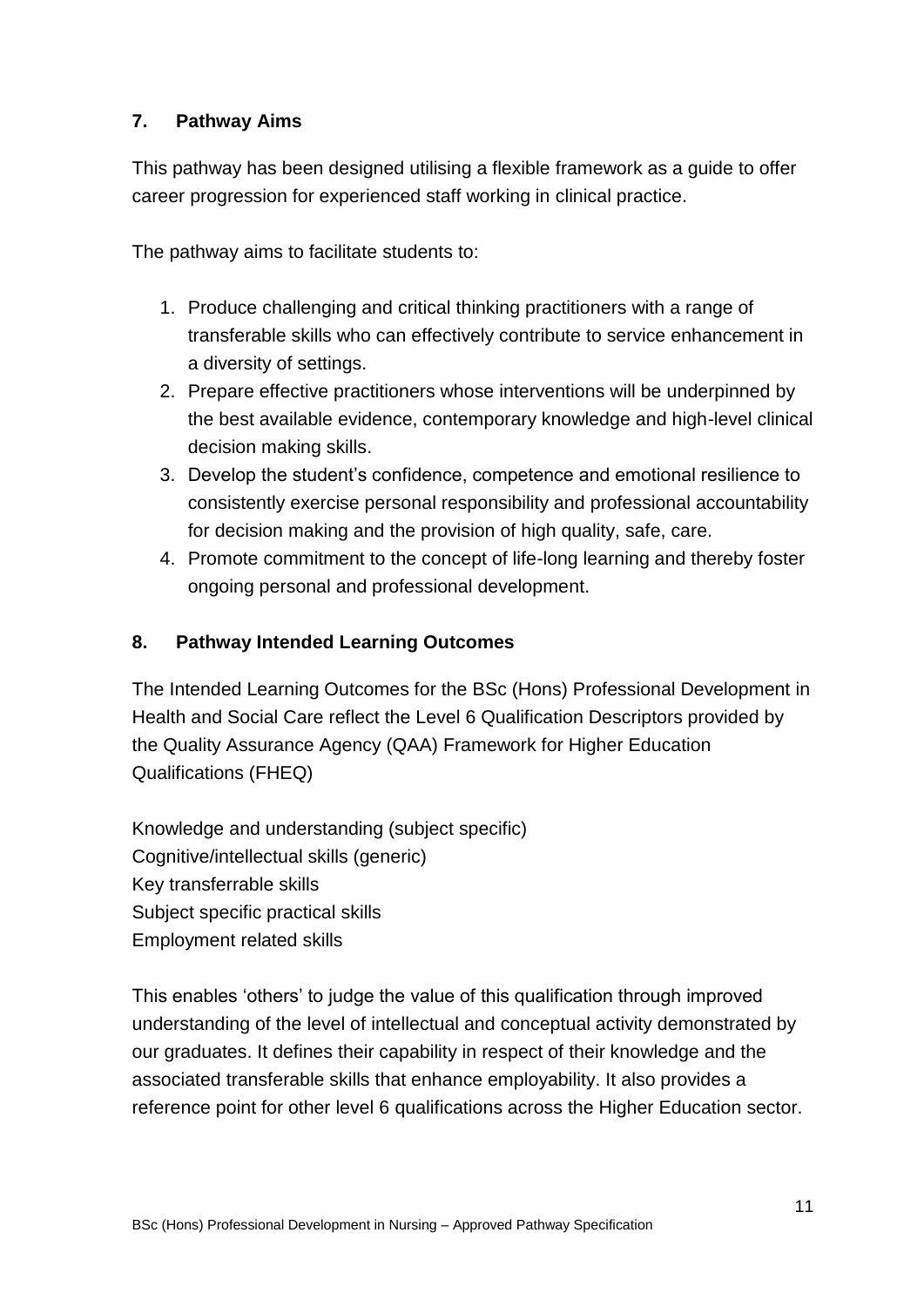## **8.1. Knowledge and understanding**

On successful completion graduates should have developed:

- Review, critically analyse and use appropriately policy, guidance and evidence for practice
- Demonstrate a critical awareness of key aspects of knowledge within own practice area, and of nursing knowledge
- Demonstrate enhanced clinical decision making
- Reflect on practice, through a critical thinking, problem-solving, enquiry based approach
- Understand principles of sustainable nursing practice

These will be achieved through teaching and learning strategies that include: Lectures, seminars, workshops, self-directed study, and use of communication and information technologies.

Assessment methods include:

Essay, work-based Project Reports, Oral Presentations, Research critique and extended essay

## **8.2. Cognitive and intellectual skills**

On successful completion graduates should have developed the ability to:

- Critically analyse and evaluate a range of clinical issues as related to the students professional area
- Think logically and systematically and draw reasoned conclusions and sustainable judgements in the context of nursing practice
- Develop problem solving and decision making skills in complex settings
- Reflect on practice, be able to influence and implement change where appropriate

These will be achieved through teaching and learning strategies that include: Group discussion, seminars, group and individual tutorials, on-line study tasks, etechnologies including narrated PowerPoint presentations, podcasts and interactive materials plus synchronous and asynchronous discussion.

## Assessment methods include:

Essay, work-based Project Reports, Oral Presentations, Research critique and extended essay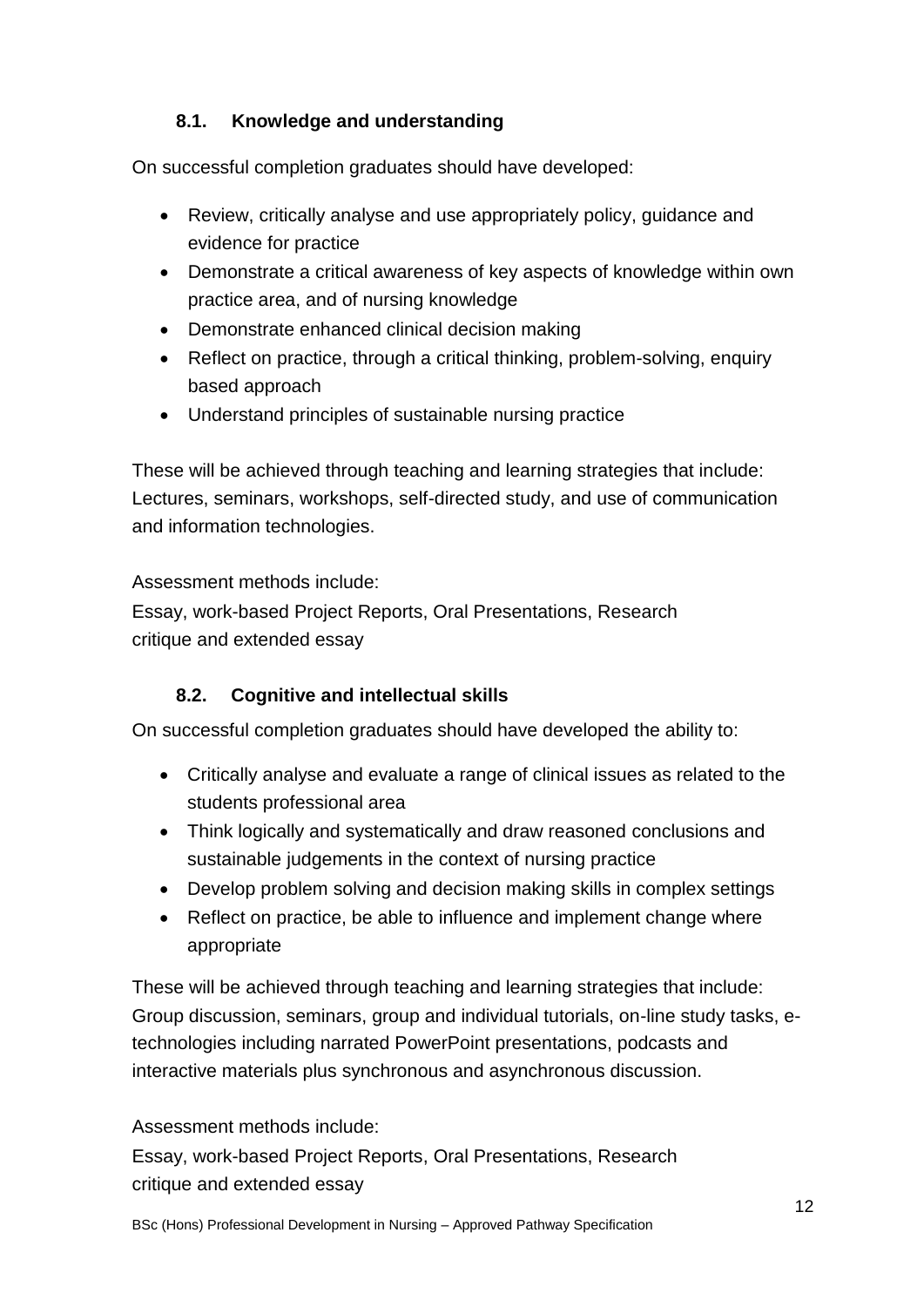## **8.3. Key and transferable skills**

On successful completion graduates should have developed the ability to:

- Apply complex judgements underpinned by appropriate evidence in professional practice
- Exercise initiative, personal responsibility and accountability
- Contribute to the promotion of culture which enhances patient safety and patient centred care
- Identify personal and professional learning and development needs
- Manage time, prioritise workloads and recognise and manage personal emotions and stress

These will be achieved through teaching and learning strategies that include: Small group presentations, active participation in group discussions, problem based case studies, e-technologies including use of a managed learning environment to host a variety of study materials and synchronous and asynchronous discussions.

Assessment methods include:

Essay, work-based Project Reports, Oral Presentations, Research critique and extended essay

## **8.4. Employment related skills**

On successful completion graduates should have developed:

- Recognise how service provision may be altered/enhanced to benefit patient experience
- Recognising limitations within their competency or scope of practice, understand and apply responsibility of own actions.
- Contribute towards practice development through networking, leadership, role development, clinical or service innovation and improvement
- Contribute towards the professional development of others
- Delegate effectively and support junior colleagues

These will be achieved through teaching and learning strategies that include: Lectures, seminar, workshops, self-directed study group and individual tutorials, etechnologies including narrated PowerPoint presentations, podcasts and other use of communication and information technologies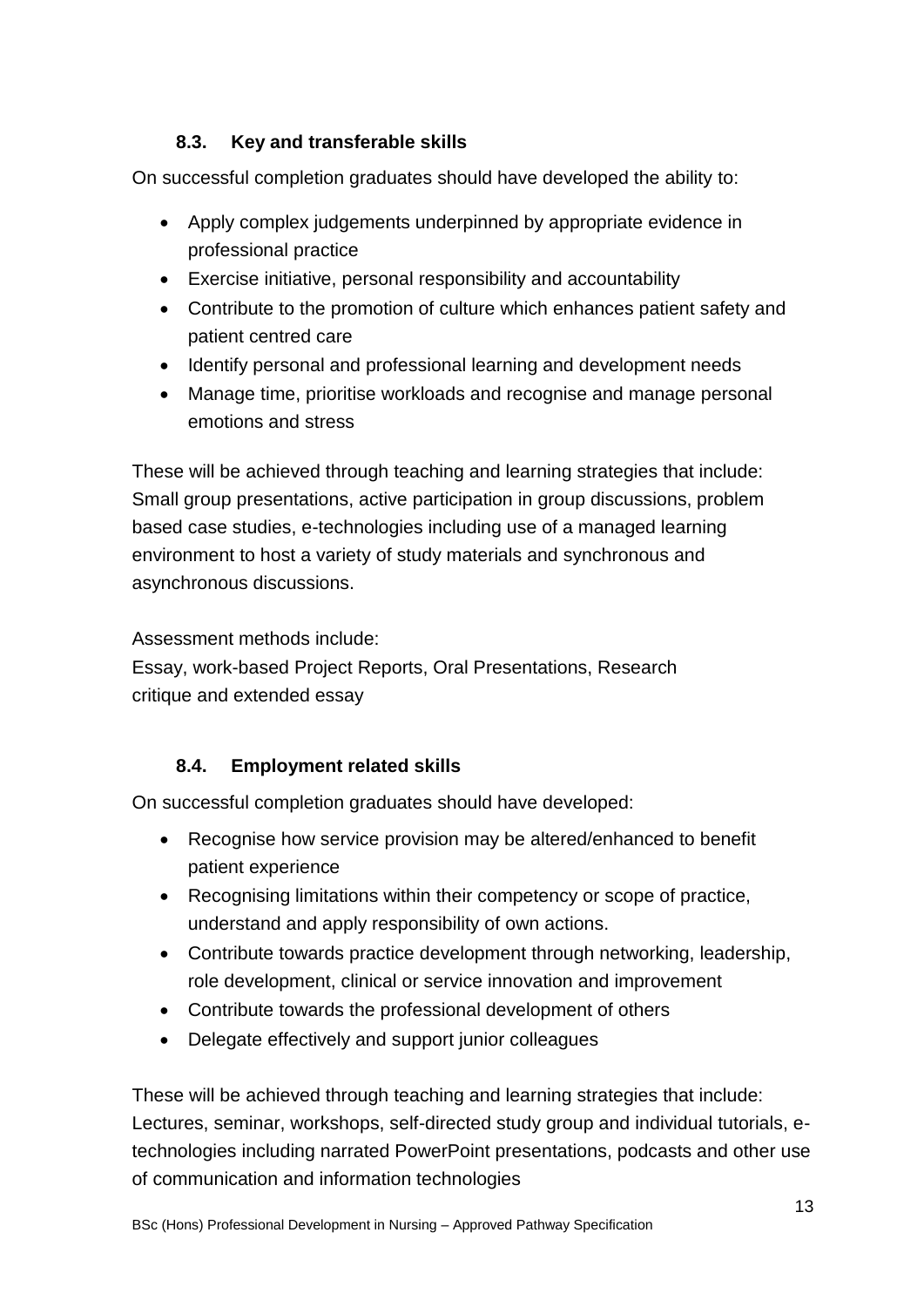Assessment methods include:

Essay, work-based Project Reports, Oral Presentations, Research critique and extended essay

## **8.5. Practical/Professional skills**

On successful completion graduates should have developed:

- Critically defines and understands the limits of their competence.
- Able to act autonomously, within agreed guidelines, frameworks and protocols and to contribute to their development.
- Effective in complex and unpredictable contexts. Able to problem solve by selecting from a range of techniques.

These will be achieved through teaching and learning strategies that include: Seminars, scenarios, group work

Assessment methods include:

A variety that are used throughout the programme incorporating assessment of transferable and practical skills. These may include: examinations, tests undertaken in team-based learning, essays including case studies and reflection, portfolios, presentations and project outputs.

#### **9. Admissions Criteria, including APCL, APEL and DAS arrangements**

#### **9.1 Entry requirements**

You will need to have a qualification in nursing from your country of residence that is equivalent to 120 Level 4 and 120 Level 5 UK Higher Education credits. You must also be a registered nurse in your country of residence.

Applicants for whom English is not their first language must have evidence of a minimum overall International English Language Testing System (IELTS) of 6.5 average with a minimum of 5.5 in each category.

For entry to the Graduate Certificate and Graduate Diploma award pathways, the student must already hold an honours degree in a health or health related subject.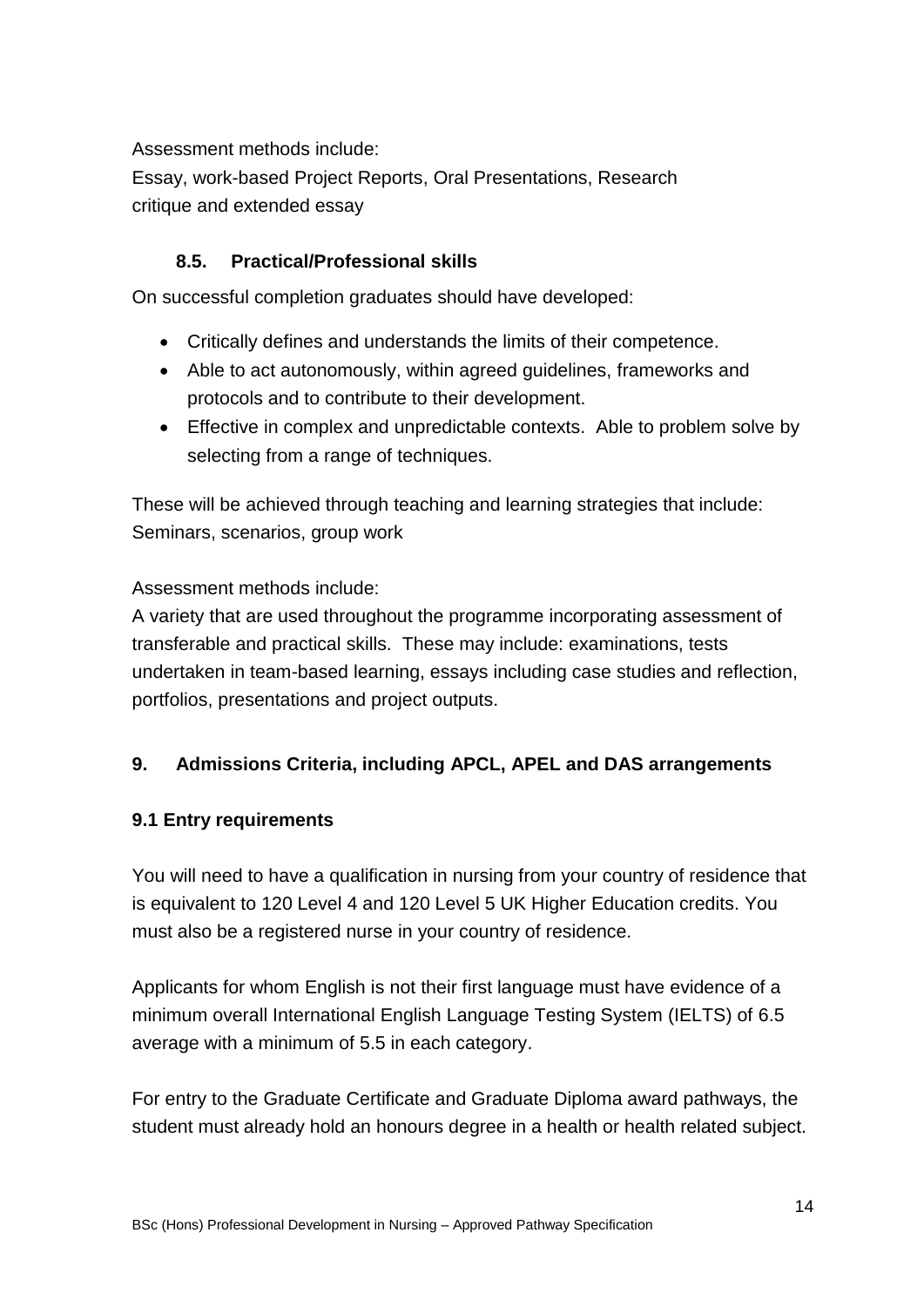Students are selected through their personal development plans (PDP) in negotiation with their employer or are self-funding.

A student, who successfully completes an additional 60 honours level 6 credits, can achieve the award of Graduate Certificate. If the student selects modules from specialist areas, there is an opportunity to gain a named Graduate Certificate.

A student, who successfully completes 120 honours level credits, can achieve the award of Graduate Diploma. If the student selects modules from specialist areas, there is an opportunity to gain a named Graduate Diploma.

## **9.2 Equality of Opportunity**

The University aims to ensure that all applicants receive fair treatment. In line with its Strategic Plan, the University has strategies to promote equality of opportunity, widen participation and encourage access.

Further information on equality for students can be found at: [https://www.plymouth.ac.uk/your-university/about-us/university-structure/service](https://www.plymouth.ac.uk/your-university/about-us/university-structure/service-areas/equality-diversity-and-inclusion/equality-objectives)[areas/equality-diversity-and-inclusion/equality-objectives](https://www.plymouth.ac.uk/your-university/about-us/university-structure/service-areas/equality-diversity-and-inclusion/equality-objectives)

We welcome and support students with disabilities, and we endeavour to meet specific needs. The Disability ASSIST Service, based on the Plymouth Campus, supports disabled students across the University. Further information about the advice and support before, during and after application can be found at: [https://www.plymouth.ac.uk/student-life/services/learning-gateway/disability-and](https://www.plymouth.ac.uk/student-life/services/learning-gateway/disability-and-dyslexia)[dyslexia](https://www.plymouth.ac.uk/student-life/services/learning-gateway/disability-and-dyslexia)

## **9.3 Accreditation of Prior (Experiential/Certificated) Learning Information - APL**

AP(C)L (Accreditation of Prior Certificated Learning) and AP€L (Accreditation of Prior Experiential Learning) refers to the process by which previous formal certificated learning and informal non-certificated learning may be awarded academic recognition. This recognition is in the form of academic credit awarded against module learning outcomes within accredited Further and Higher Education programmes.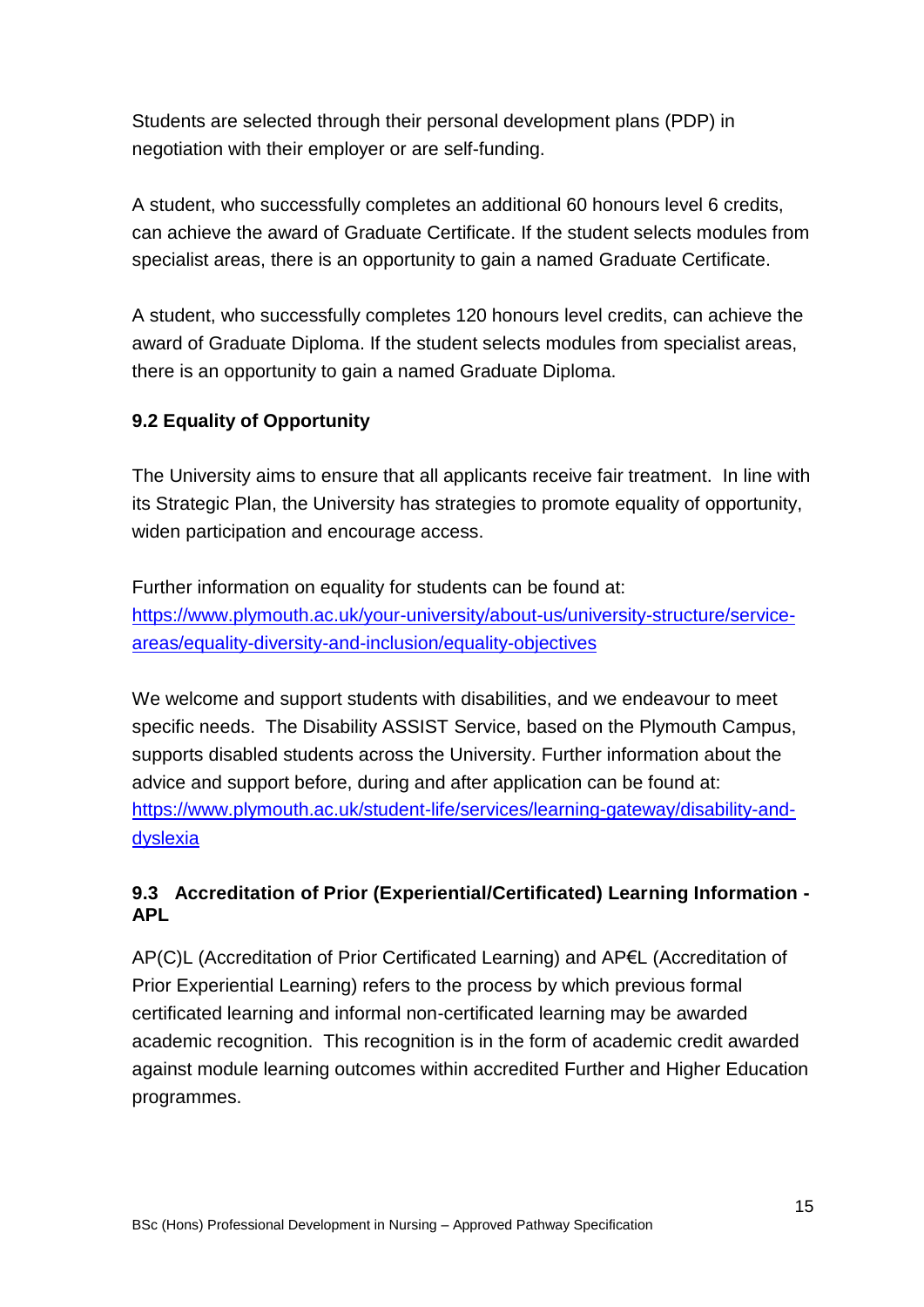## **Types of APL Claim**

AP(C)L - Accreditation of Prior Certificated Learning by:-

 Verification of formal qualifications, including courses on the Faculty of Health tariff and any professional certificates completed.

AP€L - Accreditation of prior experiential learning:-

Verification of experiential learning.

APL

A combination of formal qualification and experiential learning.

#### **The APL Process**

The process of making an AP(E)L claim is structured and systematic, detailed information can be obtained from [https://www.plymouth.ac.uk/your-university/about-us/university](https://www.plymouth.ac.uk/your-university/about-us/university-structure/faculties/health-human-sciences/accreditation-of-prior-learning)[structure/faculties/health-human-sciences/accreditation-of-prior-learning](https://www.plymouth.ac.uk/your-university/about-us/university-structure/faculties/health-human-sciences/accreditation-of-prior-learning)

#### **10. Titles and criteria for Final Awards**

BSc /BSc (Hons) Professional Development in Nursing Graduate Certificate/Diploma Professional Development in Nursing

#### **11. Exceptions to Regulations**

Only two attempts permitted for O/ISCE assessments that are related to clinical practice.

#### **12. Transitional Arrangements**

This programme will commence from 2017 intake. Students on existing programmes will be able to continue under the new named programme and exit with the new named award if they have completed the core modules. Guidance will be provided by the Programme Lead and the Professional Development Unit, tailored to meet the individual needs of the student, their career aspirations and, to ensure alignment to the requirements of the programme and the relevant choice of exit award.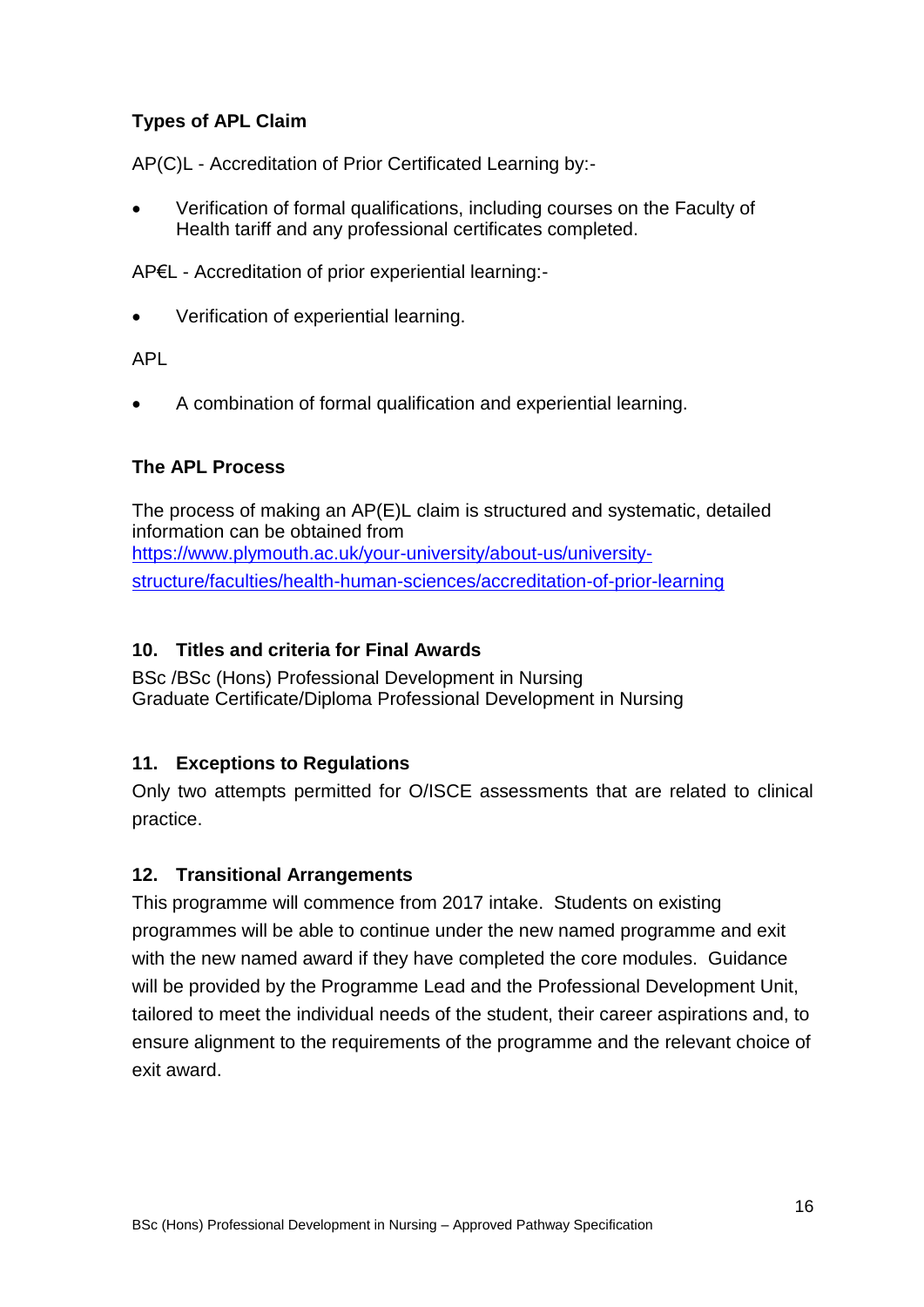#### **13. Appendices**

- **13.1** Modules Mapped to Pathway Aims and Intended Learning **Outcomes**
- **13.2** Assessments against module mapping
- **13.3** Pathway Specific Module Choices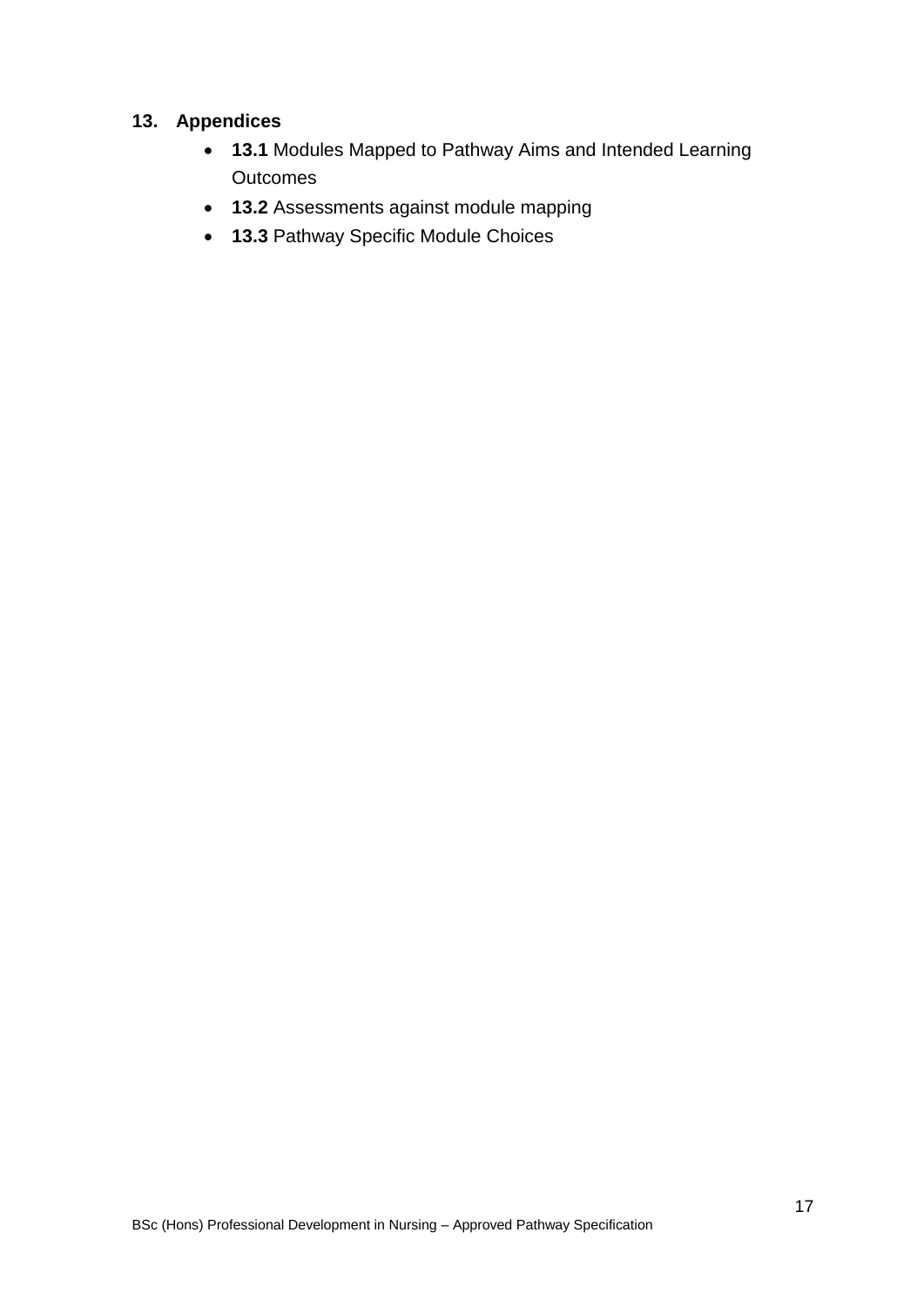| <b>Programme Intended Learning</b><br><b>Outcomes</b>                                                          | <b>Module</b>                                                                      | <b>Award</b>    |
|----------------------------------------------------------------------------------------------------------------|------------------------------------------------------------------------------------|-----------------|
| <b>Knowledge and Understanding</b>                                                                             |                                                                                    |                 |
| An enhanced and systematic<br>understanding of the students area of<br>study, part of which is informed by the | <b>HEAD360 Understanding Evidence to</b><br><b>Inform Clinical Decision Making</b> | BSc, BSc (Hons) |
| defined aspect of the students chosen<br>practice/ discipline of Professional<br>Development in Nursing        | <b>HEAD362 Clinical Decision Making in</b><br><b>Healthcare Practice</b>           | BSc, BSc (Hons) |
|                                                                                                                | HEAD363 Ethical and legal issues in<br>healthcare practice                         | BSc, BSc (Hons) |
|                                                                                                                | <b>HEAD361 Independent Study</b>                                                   | BSc (Hons)      |
|                                                                                                                | <b>HEAD370 Study Skills and Professional</b><br>Values; (International Students)   | BSc (Hons)      |
|                                                                                                                | Pathway Specific See 13.3                                                          | BSc, BSc (Hons) |
| Demonstrate on enhanced appreciation<br>of uncertainty, ambiguity and the limits of                            | HEAD360 Understanding Evidence to<br><b>Inform Clinical Decision Making</b>        | BSc, BSc (Hons) |
| their knowledge                                                                                                | HEAD363 Ethical and legal issues in<br>healthcare practice                         | BSc, BSc (Hons) |
|                                                                                                                | <b>HEAD361 Independent Study</b>                                                   | BSc (Hons)      |
|                                                                                                                | <b>HEAD370 Study Skills and Professional</b><br>Values; (International Students)   | BSc (Hons)      |
|                                                                                                                | Pathway Specific See 13.3                                                          | BSc, BSc (Hons) |

## **13.1a: Modules Mapped to Pathway Aims and Intended Learning Outcomes for BSc and BSc (Hons)**

BSc (Hons) Professional Development in Nursing – Approved Pathway Specification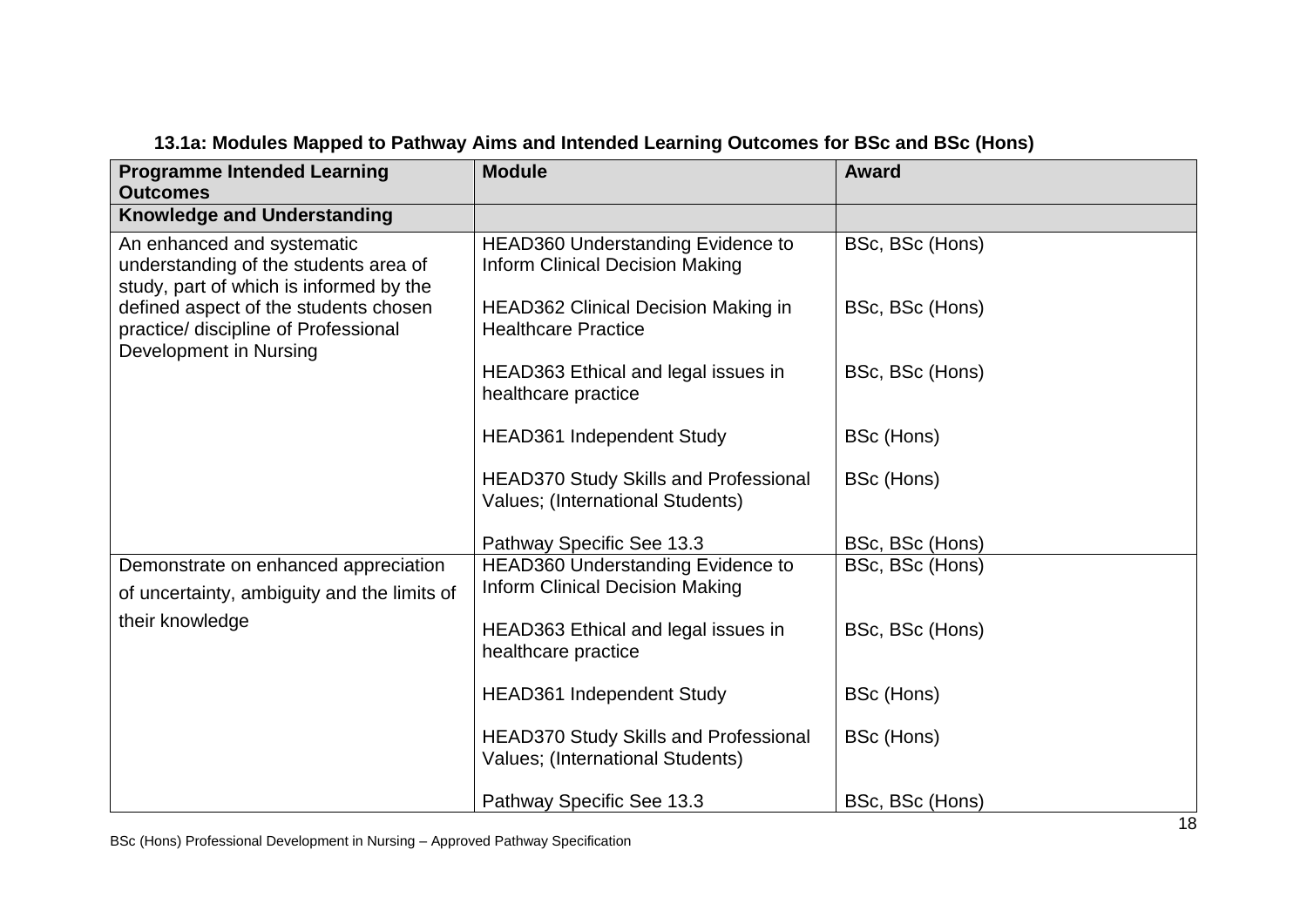| Apply the additional methods and<br>techniques that they have learned to          | <b>HEAD360 Understanding Evidence to</b><br><b>Inform Clinical Decision Making</b> | BSc, BSc (Hons) |
|-----------------------------------------------------------------------------------|------------------------------------------------------------------------------------|-----------------|
| review, consolidate, extend and apply<br>their knowledge.                         | <b>HEAD362 Clinical Decision Making in</b><br><b>Healthcare Practice</b>           | BSc, BSc (Hons) |
|                                                                                   | HEAD363 Ethical and legal issues in<br>healthcare practice                         | BSc, BSc (Hons) |
|                                                                                   | <b>HEAD361 Independent Study</b>                                                   | BSc (Hons)      |
|                                                                                   | <b>HEAD370 Study Skills and Professional</b><br>Values; (International Students)   | BSc (Hons)      |
|                                                                                   | Pathway Specific See 13.3                                                          | BSc, BSc (Hons) |
| Demonstrate a heightened and detailed<br>awareness of personal responsibility and | HEAD360 Understanding Evidence to<br><b>Inform Clinical Decision Making</b>        | BSc, BSc (Hons) |
| professional codes of conduct.                                                    | <b>HEAD362 Clinical Decision Making in</b><br><b>Healthcare Practice</b>           | BSc, BSc (Hons) |
|                                                                                   | HEAD363 Ethical and legal issues in<br>healthcare practice                         | BSc, BSc (Hons) |
|                                                                                   | HEAD361 Independent Study                                                          | BSc (Hons)      |
|                                                                                   | <b>HEAD370 Study Skills and Professional</b><br>Values; (International Students)   | BSc (Hons)      |
|                                                                                   | Pathway Specific See 13.3                                                          | BSc, BSc (Hons) |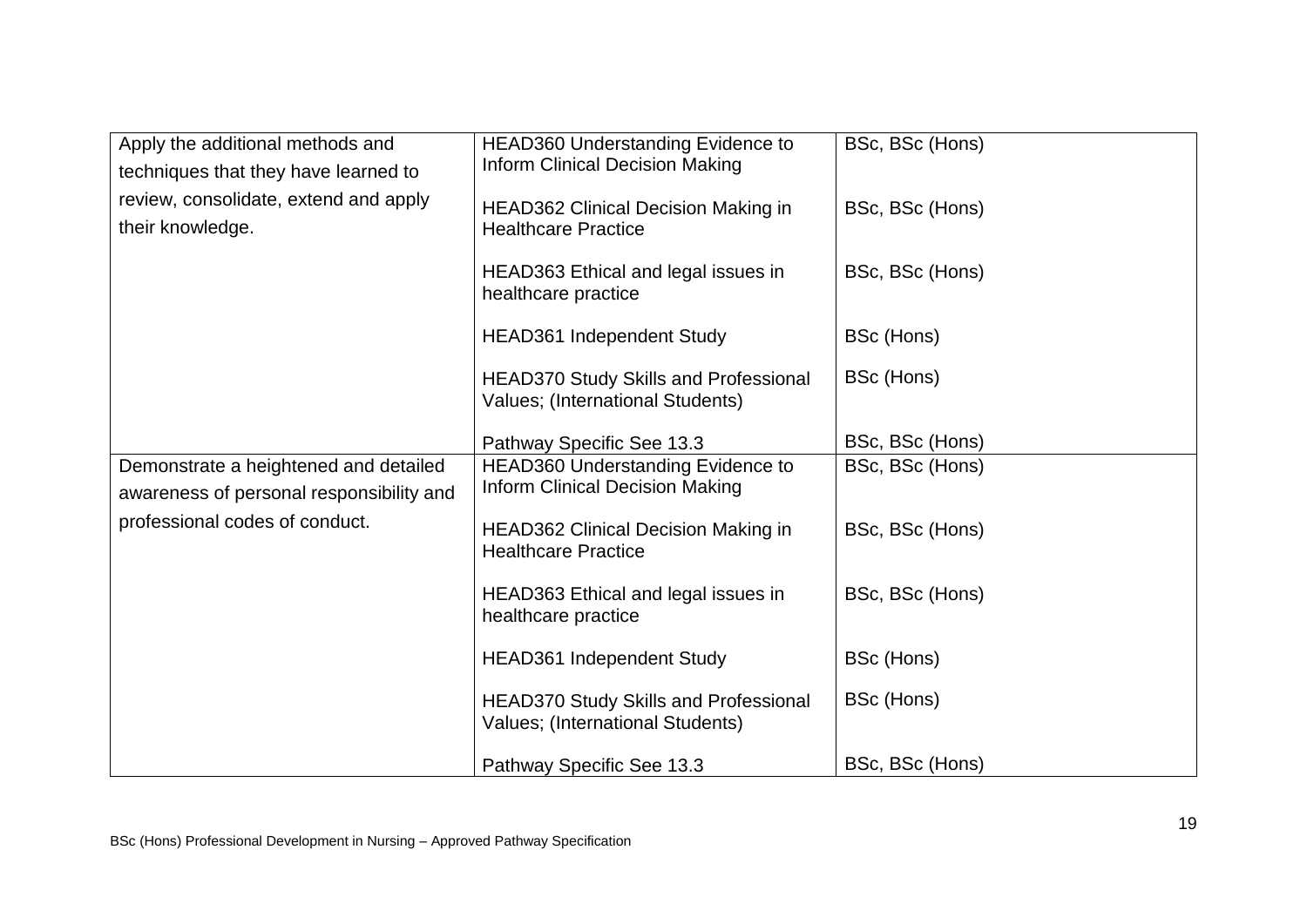| Comprehensive and detailed knowledge<br>of their specialist area of Professional | <b>HEAD360 Understanding Evidence to</b><br><b>Inform Clinical Decision Making</b> | BSc, BSc (Hons) |
|----------------------------------------------------------------------------------|------------------------------------------------------------------------------------|-----------------|
| Development in Nursing.                                                          | <b>HEAD362 Clinical Decision Making in</b><br><b>Healthcare Practice</b>           | BSc, BSc (Hons) |
|                                                                                  | <b>HEAD361 Independent Study</b>                                                   | BSc (Hons)      |
|                                                                                  | <b>HEAD370 Study Skills and Professional</b><br>Values; (International Students)   | BSc (Hons)      |
|                                                                                  | Pathway Specific See 13.3                                                          | BSc, BSc (Hons) |
| <b>Cognitive/Intellectual Skills</b>                                             |                                                                                    |                 |
| Conceptual understanding to devise and<br>sustain complex arguments and or solve | <b>HEAD360 Understanding Evidence to</b><br><b>Inform Clinical Decision Making</b> | BSc, BSc (Hons) |
| problems.                                                                        | <b>HEAD362 Clinical Decision Making in</b><br><b>Healthcare Practice</b>           | BSc, BSc (Hons) |
|                                                                                  | HEAD363 Ethical and legal issues in<br>healthcare practice                         | BSc, BSc (Hons) |
|                                                                                  | <b>HEAD361 Independent Study</b>                                                   | BSc (Hons)      |
|                                                                                  | <b>HEAD370 Study Skills and Professional</b><br>Values; (International Students)   | BSc (Hons)      |
|                                                                                  | Pathway Specific See 13.3                                                          | BSc, BSc (Hons) |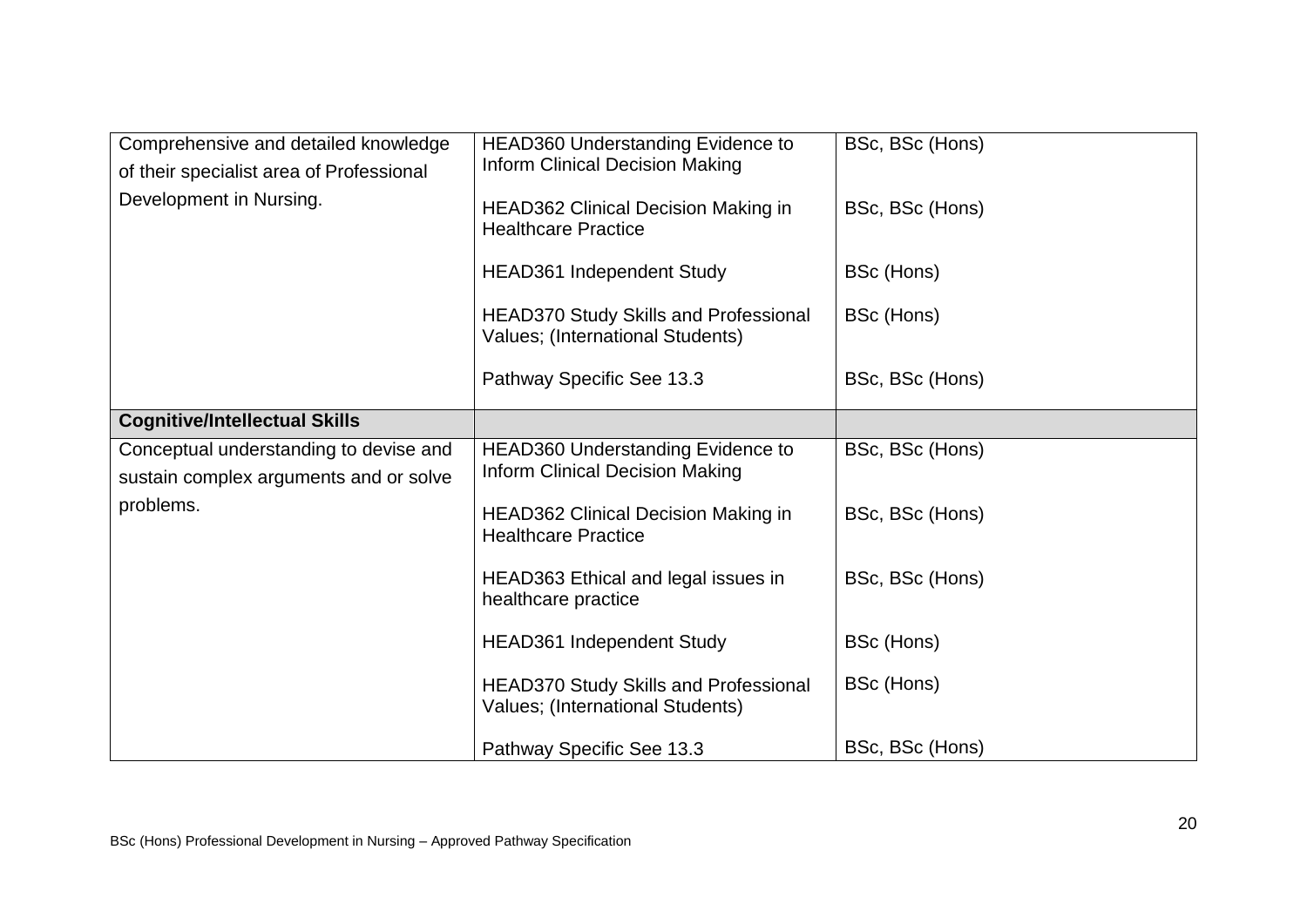| Critically comment on aspects of current<br>evidence appropriate to their area of<br>specific practice of Professional<br>Development in Nursing. | <b>HEAD360 Understanding Evidence to</b><br><b>Inform Clinical Decision Making</b><br><b>HEAD362Clinical Decision Making in</b><br><b>Healthcare Practice</b> | BSc, BSc (Hons)<br>BSc, BSc (Hons) |
|---------------------------------------------------------------------------------------------------------------------------------------------------|---------------------------------------------------------------------------------------------------------------------------------------------------------------|------------------------------------|
|                                                                                                                                                   | <b>HEAD361 Independent Study</b>                                                                                                                              | BSc (Hons)                         |
|                                                                                                                                                   | <b>HEAD370 Study Skills and Professional</b><br>Values; (International Students)                                                                              | BSc (Hons)                         |
| Critically evaluate arguments,<br>assumptions, abstract concepts and data<br>appropriate to their area of specific                                | HEAD360 Understanding Evidence to<br><b>Inform Clinical Decision Making</b>                                                                                   | BSc, BSc (Hons)                    |
| practice in Professional Development in<br><b>Nursing</b>                                                                                         | <b>HEAD362 Clinical Decision Making in</b><br><b>Healthcare Practice</b>                                                                                      | BSc, BSc (Hons)                    |
|                                                                                                                                                   | HEAD363 Ethical and legal issues in<br>healthcare practice                                                                                                    | BSc, BSc (Hons)                    |
|                                                                                                                                                   | <b>HEAD361 Independent Study</b>                                                                                                                              | BSc (Hons)                         |
|                                                                                                                                                   | <b>HEAD370 Study Skills and Professional</b><br>Values; (International Students)                                                                              | BSc (Hons)                         |
|                                                                                                                                                   | Pathway Specific See 13.3                                                                                                                                     | BSc, BSc (Hons)                    |
| Confidently and flexibly apply critically<br>evaluated evidence to their Professional                                                             | <b>HEAD360 Understanding Evidence to</b><br><b>Inform Clinical Decision Making</b>                                                                            | BSc, BSc (Hons)                    |
| Development in Nursing practice.                                                                                                                  | <b>HEAD361 Independent Study</b>                                                                                                                              | BSc (Hons)                         |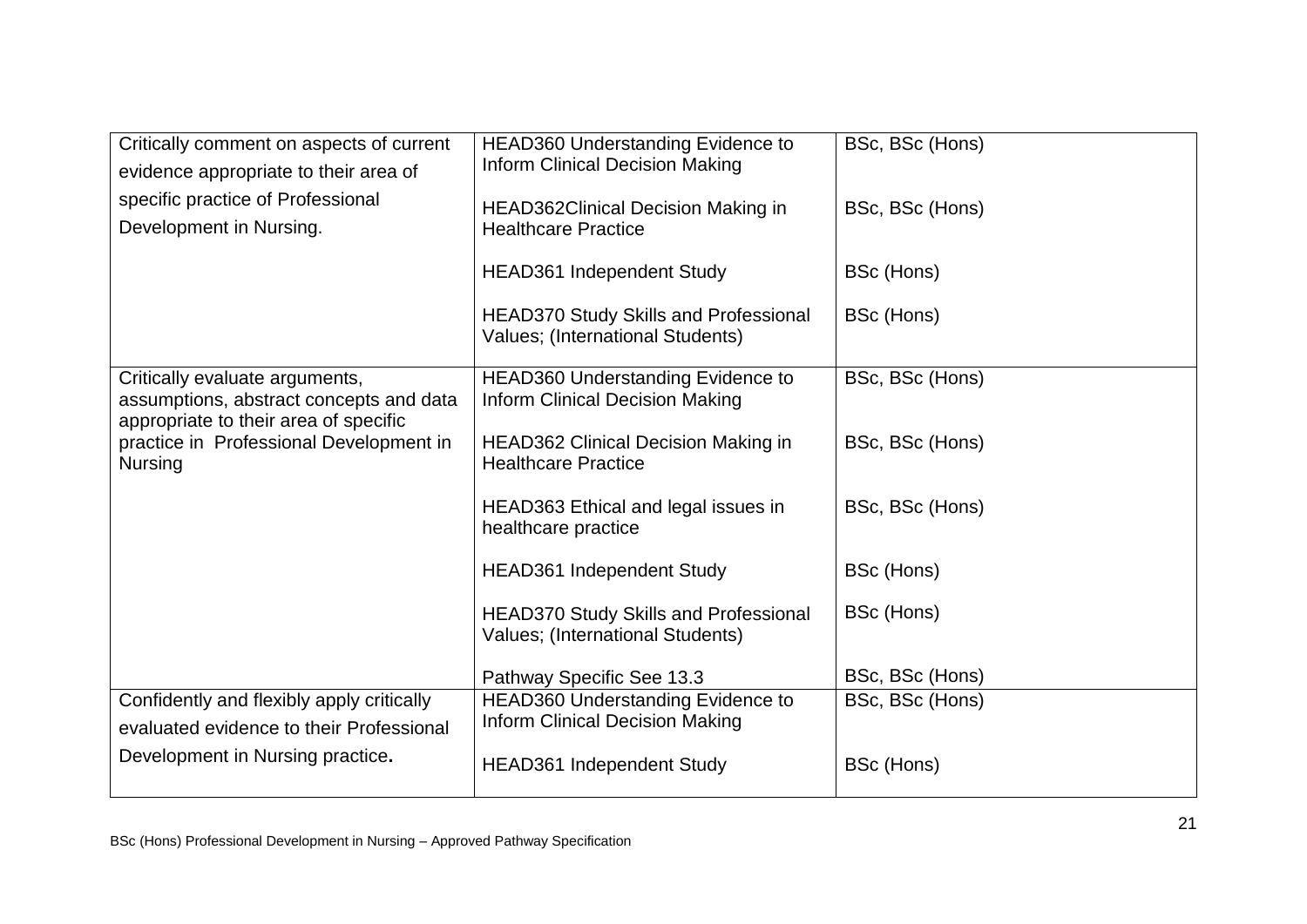|                                              | <b>HEAD370 Study Skills and Professional</b><br>Values; (International Students) | BSc (Hons)      |
|----------------------------------------------|----------------------------------------------------------------------------------|-----------------|
|                                              | Pathway Specific See 13.3                                                        | BSc, BSc (Hons) |
| Awareness of and engagement with             | HEAD360 Understanding Evidence to                                                | BSc, BSc (Hons) |
| advanced scholarship within their chosen     | <b>Inform Clinical Decision Making</b>                                           |                 |
| discipline of Professional Development in    |                                                                                  |                 |
| Nursing.                                     | <b>HEAD362 Clinical Decision Making in</b><br><b>Healthcare Practice</b>         | BSc, BSc (Hons) |
|                                              | <b>HEAD361 Independent Study</b>                                                 | BSc (Hons)      |
|                                              | <b>HEAD370 Study Skills and Professional</b><br>Values; (International Students) | BSc (Hons)      |
| Key/Transferable Skills (generic)            |                                                                                  |                 |
| Interact effectively within a team/learning/ | HEAD360 Understanding Evidence to                                                | BSc, BSc (Hons) |
| professional group.                          | <b>Inform Clinical Decision Making</b>                                           |                 |
|                                              | HEAD363 Ethical and legal issues in<br>healthcare practice                       | BSc, BSc (Hons) |
| Confidently apply own evidence informed      | HEAD360 Understanding Evidence to                                                | BSc, BSc (Hons) |
| judgement; can challenge, reflect and        | <b>Inform Clinical Decision Making</b>                                           |                 |
| constructively use feedback.                 | <b>HEAD362 Clinical Decision Making in</b><br><b>Healthcare Practice</b>         | BSc, BSc (Hons) |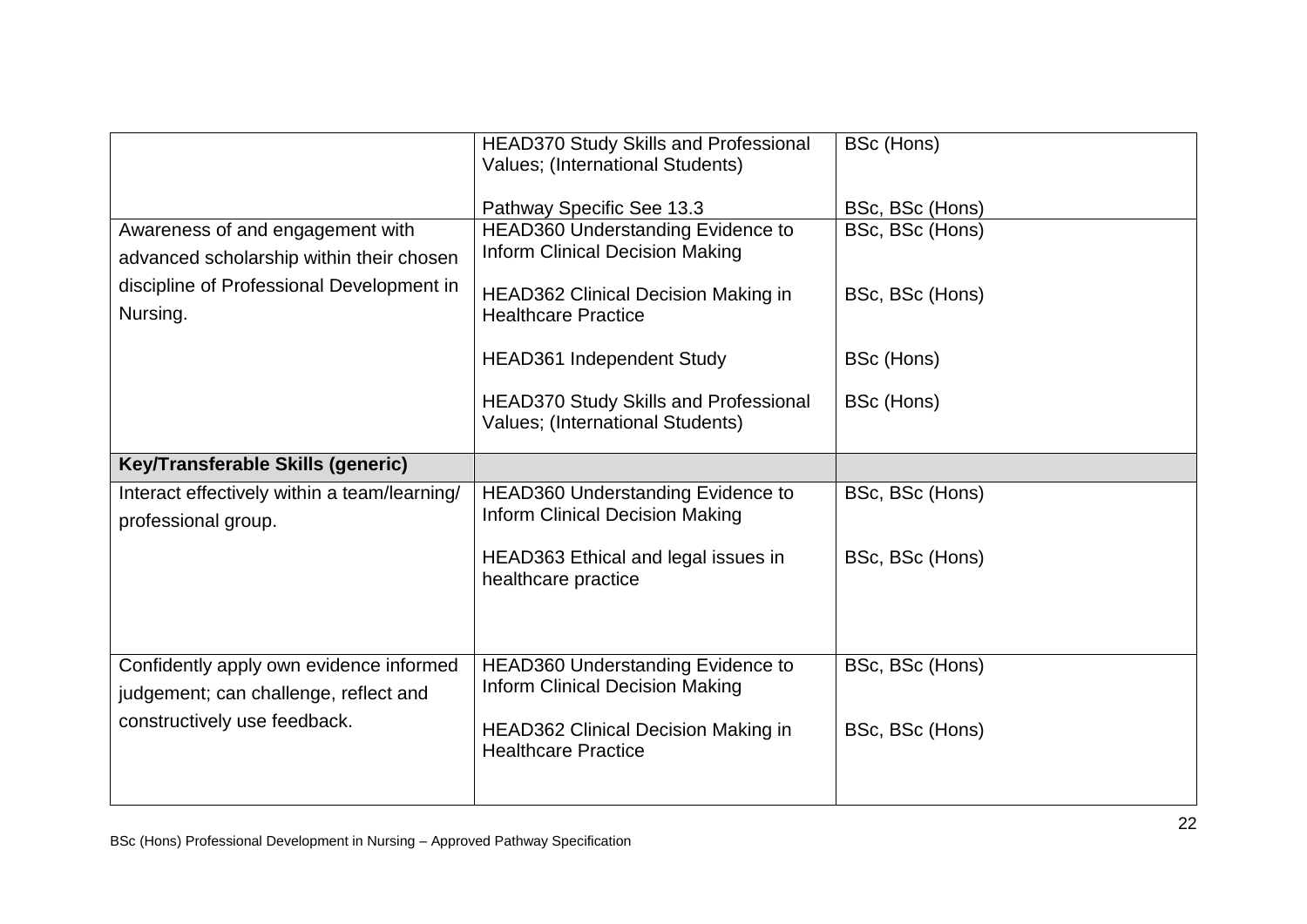|                                                                                                               | HEAD363 Ethical and legal issues in<br>healthcare practice                         | BSc, BSc (Hons) |
|---------------------------------------------------------------------------------------------------------------|------------------------------------------------------------------------------------|-----------------|
|                                                                                                               | <b>HEAD361 Independent Study</b>                                                   | BSc (Hons)      |
|                                                                                                               | <b>HEAD370 Study Skills and Professional</b><br>Values; (International Students)   | BSc (Hons)      |
|                                                                                                               | Pathway Specific See 13.3                                                          | BSc, BSc (Hons) |
| Systematically communicate information,<br>ideas, problems and solutions to a range                           | <b>HEAD360 Understanding Evidence to</b><br><b>Inform Clinical Decision Making</b> | BSc, BSc (Hons) |
| of fellow professionals in their specific<br>field of practice of Professional                                | <b>HEAD362 Clinical Decision Making in</b><br><b>Healthcare Practice</b>           | BSc, BSc (Hons) |
| Development in Nursing.                                                                                       | Pathway Specific See 13.3                                                          | BSc, BSc (Hons) |
| Effectively manages their own learning<br>and utilises resources appropriate to their<br>discipline/ practice | <b>HEAD360 Understanding Evidence to</b><br><b>Inform Clinical Decision Making</b> | BSc, BSc (Hons) |
|                                                                                                               | <b>HEAD361 Independent Study</b>                                                   | BSc (Hons)      |
|                                                                                                               | <b>HEAD370 Study Skills and Professional</b><br>Values; (International Students)   | BSc (Hons)      |
| <b>Employment-related Skills</b>                                                                              |                                                                                    |                 |
| Exercises initiative, personal<br>responsibility and team leadership                                          | <b>HEAD360 Understanding Evidence to</b><br><b>Inform Clinical Decision Making</b> | BSc, BSc (Hons) |
|                                                                                                               | HEAD363 Ethical and legal issues in<br>healthcare practice                         | BSc, BSc (Hons) |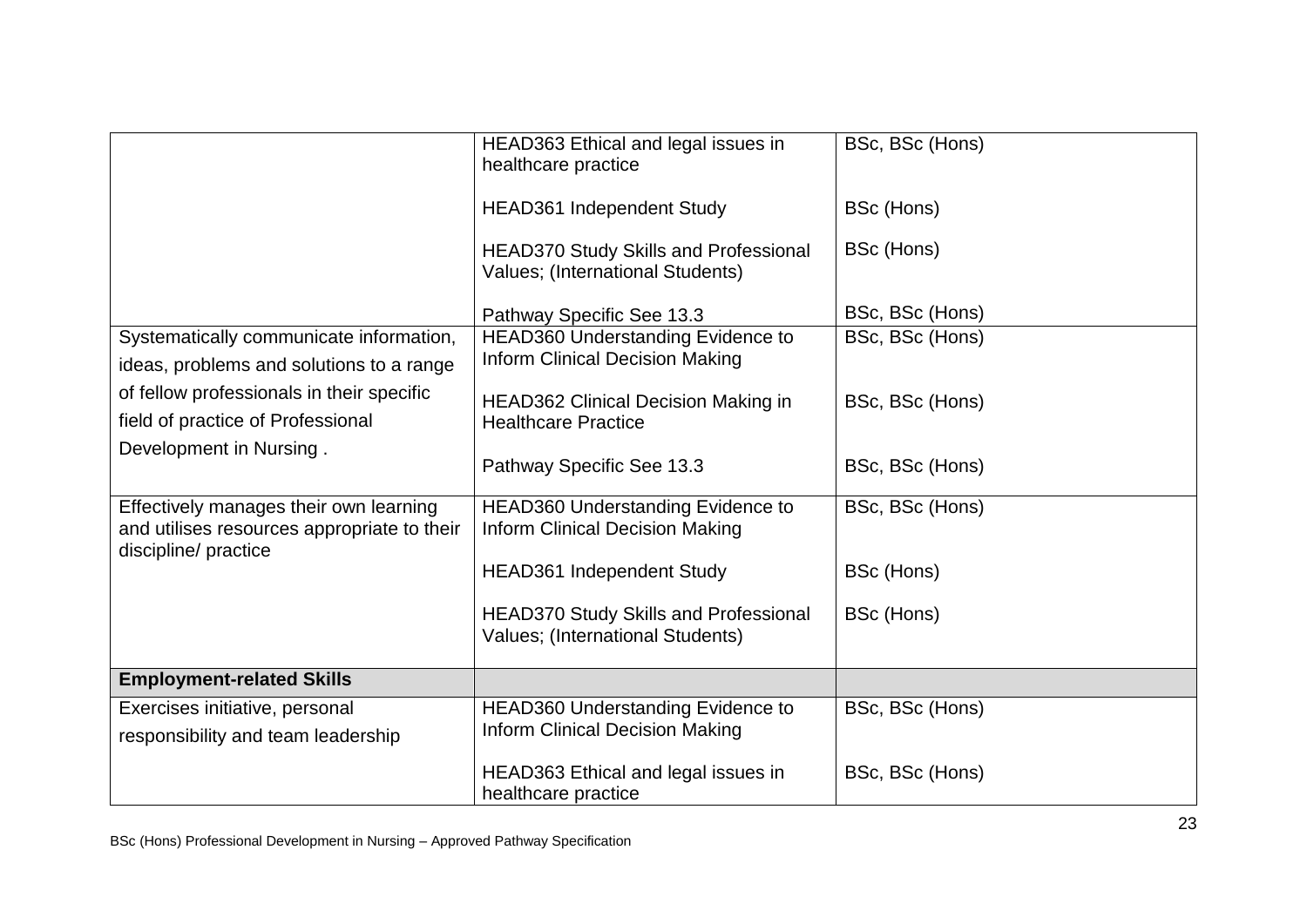| Can relate theory to practice            | <b>HEAD360 Understanding Evidence to</b>     | BSc, BSc (Hons) |
|------------------------------------------|----------------------------------------------|-----------------|
| appropriate to chosen Professional       | <b>Inform Clinical Decision Making</b>       |                 |
| Development in Nursing disciplines.      |                                              |                 |
|                                          | <b>HEAD361 Independent Study</b>             | BSc (Hons)      |
|                                          |                                              |                 |
|                                          | <b>HEAD370 Study Skills and Professional</b> | BSc (Hons)      |
|                                          | Values; (International Students)             |                 |
|                                          |                                              |                 |
|                                          | Pathway Specific See 13.3                    | BSc, BSc (Hons) |
| Critically aware of and contributes to   | HEAD360 Understanding Evidence to            | BSc, BSc (Hons) |
| local, national and professional         | <b>Inform Clinical Decision Making</b>       |                 |
| policy agendas                           |                                              |                 |
|                                          | <b>HEAD362 Clinical Decision Making in</b>   | BSc, BSc (Hons) |
|                                          | <b>Healthcare Practice</b>                   |                 |
|                                          |                                              |                 |
|                                          | HEAD363 Ethical and legal issues in          | BSc, BSc (Hons) |
|                                          | healthcare practice                          |                 |
| <b>Practical/Professional Skills</b>     |                                              |                 |
| Critically defines and understands the   | HEAD360 Understanding Evidence to            | BSc, BSc (Hons) |
| limits of their competence.              | <b>Inform Clinical Decision Making</b>       |                 |
| Able to act autonomously, within agreed  | HEAD360 Understanding Evidence to            | BSc, BSc (Hons) |
|                                          | <b>Inform Clinical Decision Making</b>       |                 |
| guidelines, frameworks and protocols and |                                              |                 |
| to contribute to their development       | <b>HEAD362 Clinical Decision Making in</b>   | BSc, BSc (Hons) |
|                                          | <b>Healthcare Practice</b>                   |                 |
|                                          |                                              |                 |
|                                          | HEAD363 Ethical and legal issues in          | BSc, BSc (Hons) |
|                                          | healthcare practice                          |                 |
|                                          |                                              |                 |
|                                          | <b>HEAD361 Independent Study</b>             | BSc (Hons)      |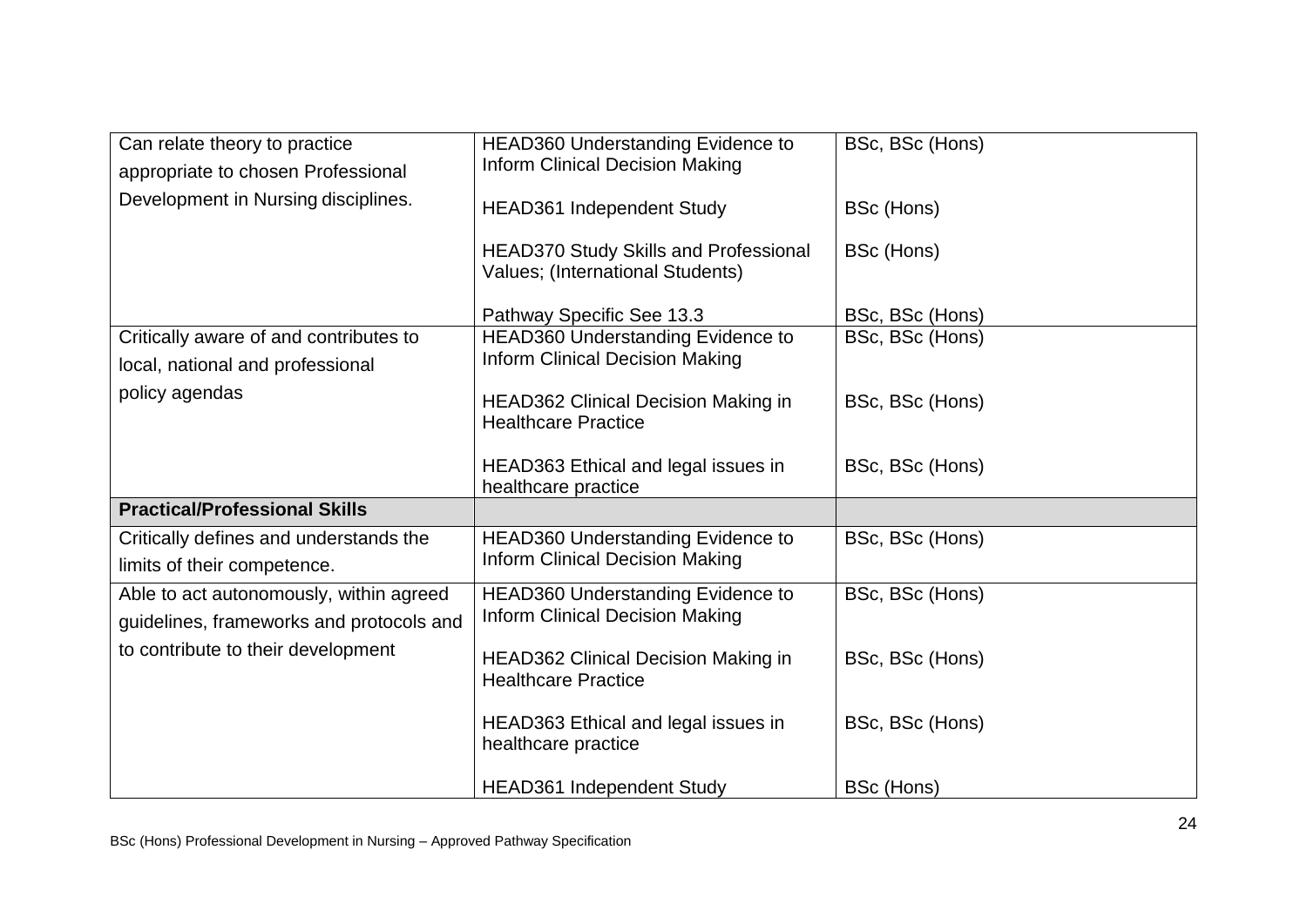|                                                                              | <b>HEAD370 Study Skills and Professional</b><br>Values; (International Students)   | BSc (Hons)      |
|------------------------------------------------------------------------------|------------------------------------------------------------------------------------|-----------------|
|                                                                              | Pathway Specific See 13.3                                                          | BSc, BSc (Hons) |
| Effective in complex and unpredictable<br>contexts. Able to problem solve by | <b>HEAD360 Understanding Evidence to</b><br><b>Inform Clinical Decision Making</b> | BSc, BSc (Hons) |
| selecting from a range of techniques.                                        | <b>HEAD361</b> Independent Study                                                   | BSc (Hons)      |
|                                                                              | <b>HEAD362 Clinical Decision Making in</b><br><b>Healthcare Practice</b>           | BSc, BSc (Hons) |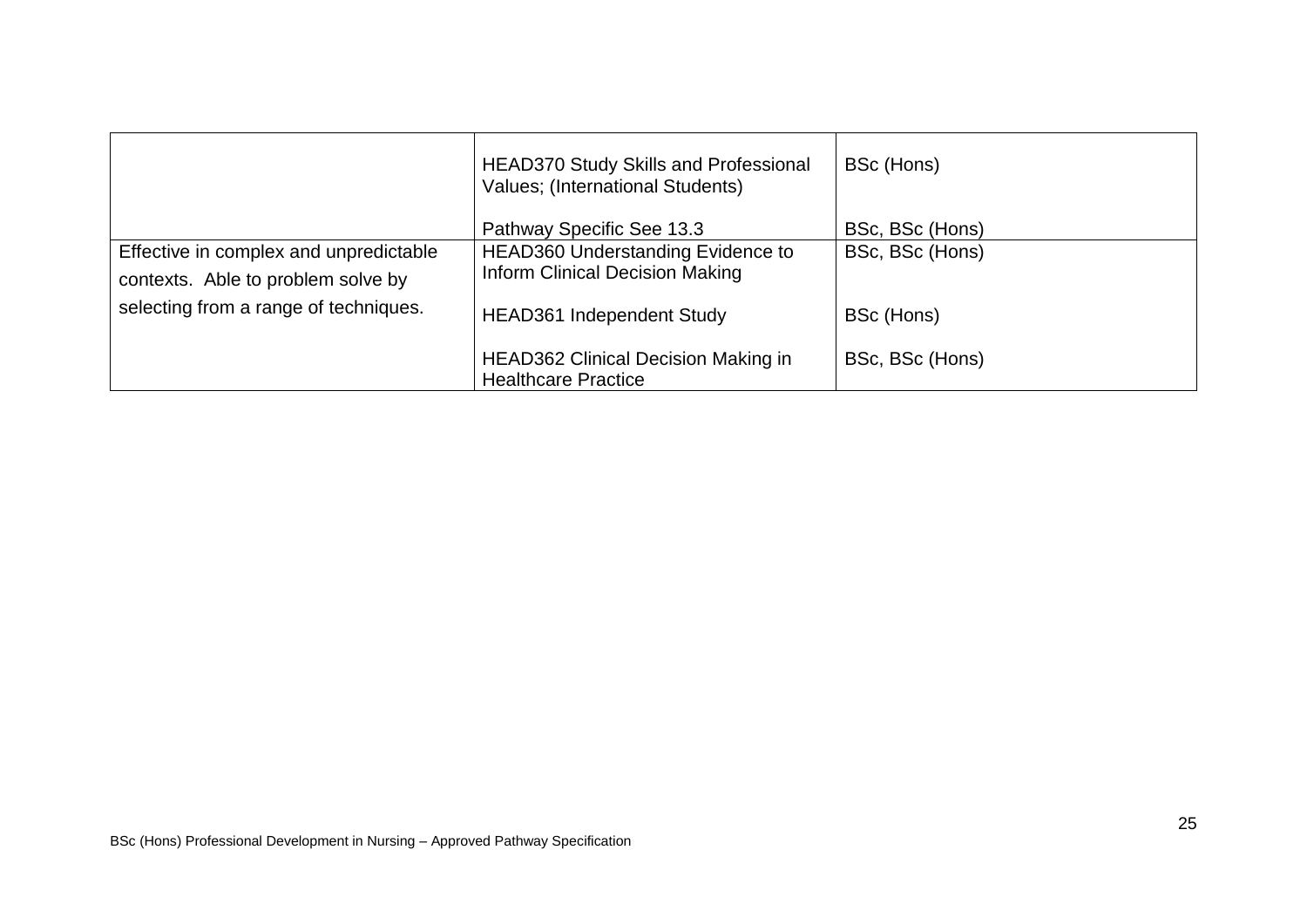## **13.1b: Modules Mapped to Pathway Aims and Intended Learning Outcomes for Graduate Certificate and Graduate Diploma for students who have previously achieved BSc 80 credits/BSc Hons Degree 120 credits**

| <b>Programme Intended Learning</b><br><b>Outcomes</b>                                                                                                                                                                     | <b>Module</b>             | <b>Award</b>               |
|---------------------------------------------------------------------------------------------------------------------------------------------------------------------------------------------------------------------------|---------------------------|----------------------------|
| <b>Knowledge and Understanding</b>                                                                                                                                                                                        |                           |                            |
| An enhanced and systematic<br>understanding of the students area of<br>study, part of which is informed by the<br>defined aspect of the students chosen<br>practice/ discipline of Professional<br>Development in Nursing | Pathway Specific See 13.3 | <b>Grad Cert, Grad Dip</b> |
| Demonstrate on enhanced appreciation                                                                                                                                                                                      | Pathway Specific See 13.3 | <b>Grad Cert, Grad Dip</b> |
| of uncertainty, ambiguity and the limits of                                                                                                                                                                               |                           |                            |
| their knowledge                                                                                                                                                                                                           |                           |                            |
| Apply the additional methods and                                                                                                                                                                                          | Pathway Specific See 13.3 | <b>Grad Cert, Grad Dip</b> |
| techniques that they have learned to                                                                                                                                                                                      |                           |                            |
| review, consolidate, extend and apply                                                                                                                                                                                     |                           |                            |
| their knowledge.                                                                                                                                                                                                          |                           |                            |
| Demonstrate a heightened and detailed<br>awareness of personal responsibility and<br>professional codes of conduct.                                                                                                       | Pathway Specific See 13.3 | <b>Grad Cert, Grad Dip</b> |
| Comprehensive and detailed knowledge<br>of their specialist area of Professional<br>Development in Nursing.                                                                                                               | Pathway Specific See 13.3 | <b>Grad Cert, Grad Dip</b> |
|                                                                                                                                                                                                                           |                           |                            |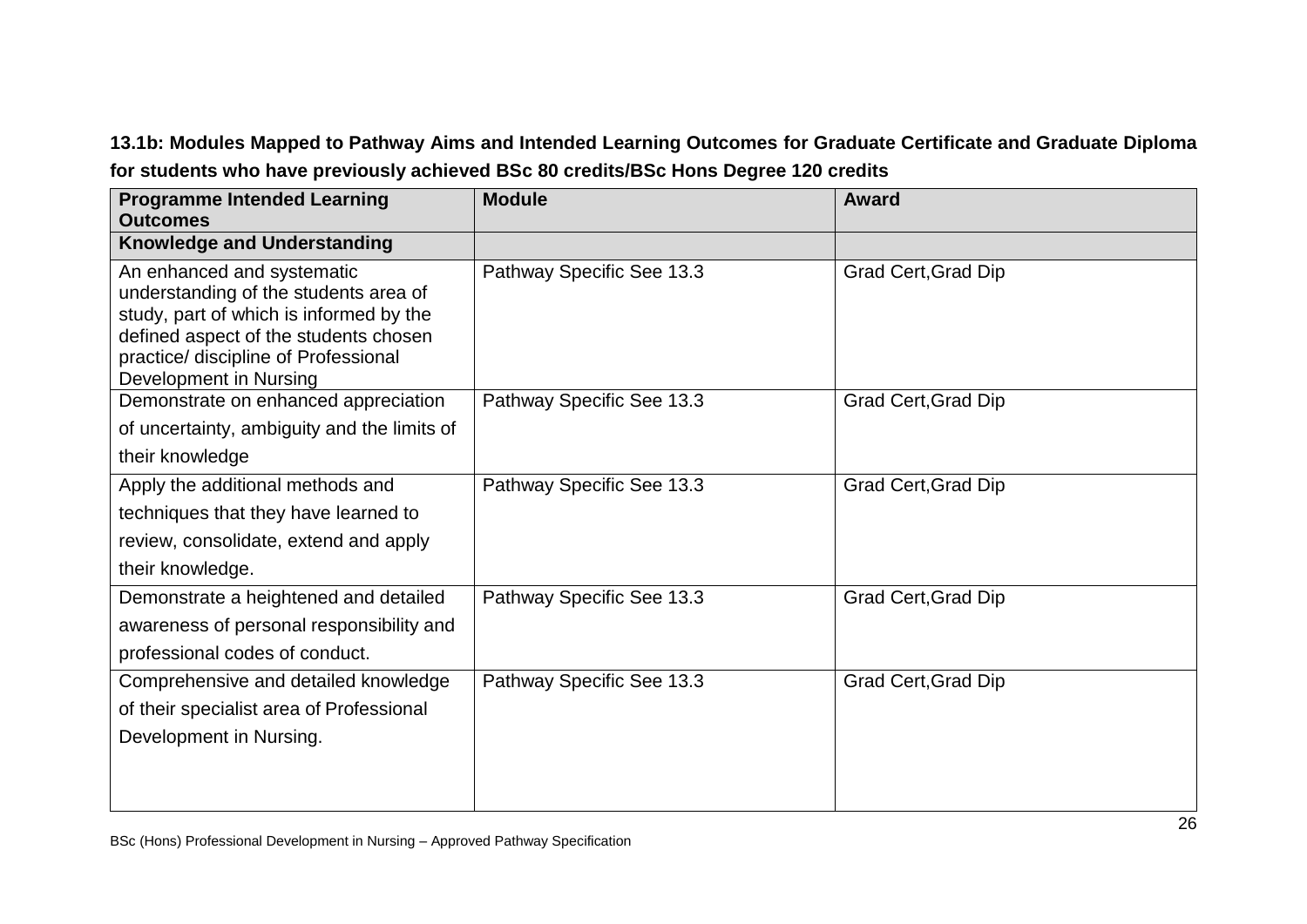| <b>Cognitive/Intellectual Skills</b>                                                                                                                                            |                           |                            |
|---------------------------------------------------------------------------------------------------------------------------------------------------------------------------------|---------------------------|----------------------------|
| Conceptual understanding to devise and                                                                                                                                          | Pathway Specific See 13.3 | Grad Cert, Grad Dip        |
| sustain complex arguments and or solve                                                                                                                                          |                           |                            |
| problems.                                                                                                                                                                       |                           |                            |
| Critically evaluate arguments,<br>assumptions, abstract concepts and data<br>appropriate to their area of specific<br>practice in Professional Development in<br><b>Nursing</b> | Pathway Specific See 13.3 | <b>Grad Cert, Grad Dip</b> |
| Confidently and flexibly apply critically                                                                                                                                       | Pathway Specific See 13.3 | <b>Grad Cert, Grad Dip</b> |
| evaluated evidence to their Professional                                                                                                                                        |                           |                            |
| Development in Nursing practice.                                                                                                                                                |                           |                            |
| Key/Transferable Skills (generic)                                                                                                                                               |                           |                            |
| Confidently apply own evidence informed                                                                                                                                         | Pathway Specific See 13.3 | <b>Grad Cert, Grad Dip</b> |
| judgement; can challenge, reflect and                                                                                                                                           |                           |                            |
| constructively use feedback.                                                                                                                                                    |                           |                            |
| Systematically communicate information,                                                                                                                                         | Pathway Specific See 13.3 | <b>Grad Cert, Grad Dip</b> |
| ideas, problems and solutions to a range                                                                                                                                        |                           |                            |
| of fellow professionals in their specific                                                                                                                                       |                           |                            |
| field of practice of Professional                                                                                                                                               |                           |                            |
| Development in Nursing.                                                                                                                                                         |                           |                            |
| <b>Employment-related Skills</b>                                                                                                                                                |                           |                            |
| Can relate theory to practice                                                                                                                                                   | Pathway Specific See 13.3 | <b>Grad Cert, Grad Dip</b> |
| appropriate to chosen Professional                                                                                                                                              |                           |                            |
| Development in Nursing disciplines.                                                                                                                                             |                           |                            |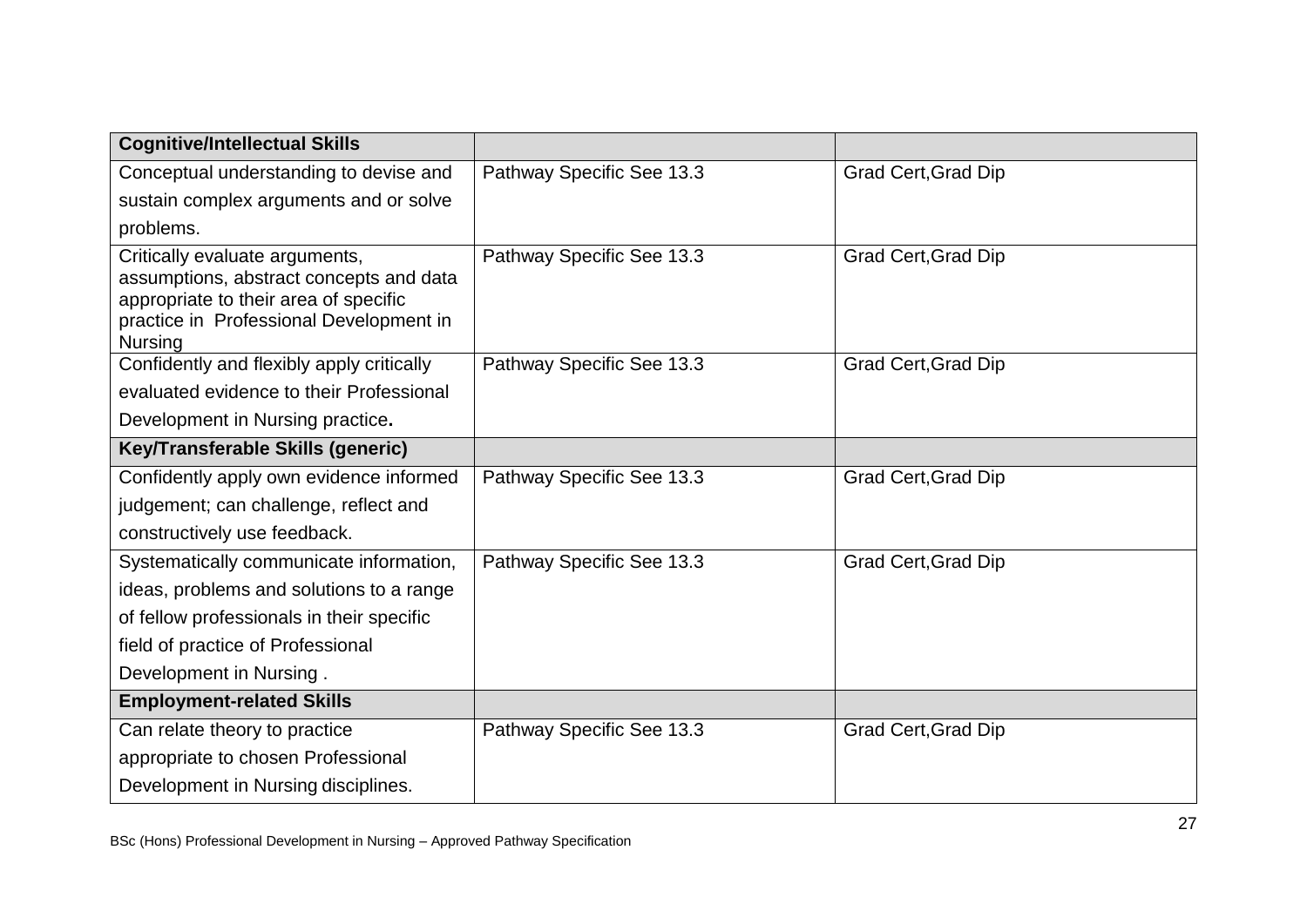| <b>Practical/Professional Skills</b>     |                           |                            |
|------------------------------------------|---------------------------|----------------------------|
| Able to act autonomously, within agreed  | Pathway Specific See 13.3 | <b>Grad Cert, Grad Dip</b> |
| guidelines, frameworks and protocols and |                           |                            |
| to contribute to their development       |                           |                            |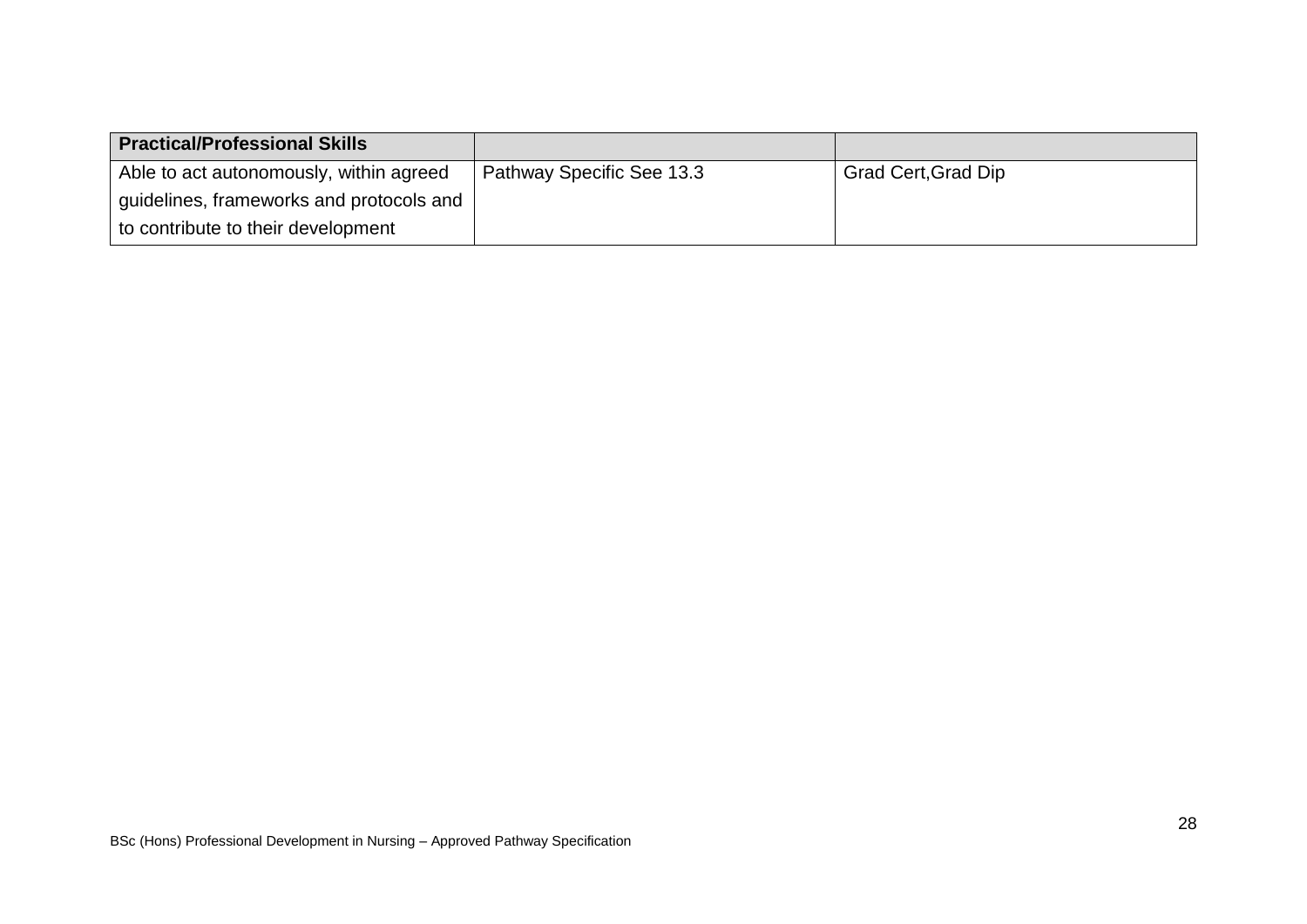#### **13.2 Assessment against Modules Mapping**

# **Assessment mapping of modules in the BSc (Hons) Professional Development in Nursing**

| <b>Module</b>                                 | <b>Credit</b> | <b>Formative Assessment</b>          | <b>Summative</b>                |
|-----------------------------------------------|---------------|--------------------------------------|---------------------------------|
| <b>CORE MODULES</b>                           |               |                                      |                                 |
| <b>Clinical Decision Making in Healthcare</b> | 20            | <b>Tutorial</b>                      | Student presentation 30 minutes |
| Practice                                      |               |                                      |                                 |
| Understanding Evidence to Inform              | 20            | <b>Tutorial</b>                      | Essay                           |
| <b>Clinical Decision Making</b>               |               |                                      |                                 |
| Ethical and legal issues in healthcare        | 20            | Tutorial and draft section feedback  | Word assignment                 |
| practice                                      |               |                                      |                                 |
| <b>Study Skills and Professional Values</b>   | 20            | <b>Tutorial</b>                      | <b>Enhanced PDP</b>             |
| (core for full time pathway only)             |               |                                      | Essay                           |
| <b>Optional Module</b>                        | 20            | See Pathway specific module record   | See Pathway specific module     |
|                                               |               |                                      | record                          |
| <b>Independent Study Module</b>               | 40            | Action learning sets - with peer and | Essay, to address the learning  |
|                                               |               | tutor feedback, individual and draft | outcomes.                       |
|                                               |               | section feedback                     |                                 |
|                                               |               |                                      |                                 |
|                                               |               |                                      |                                 |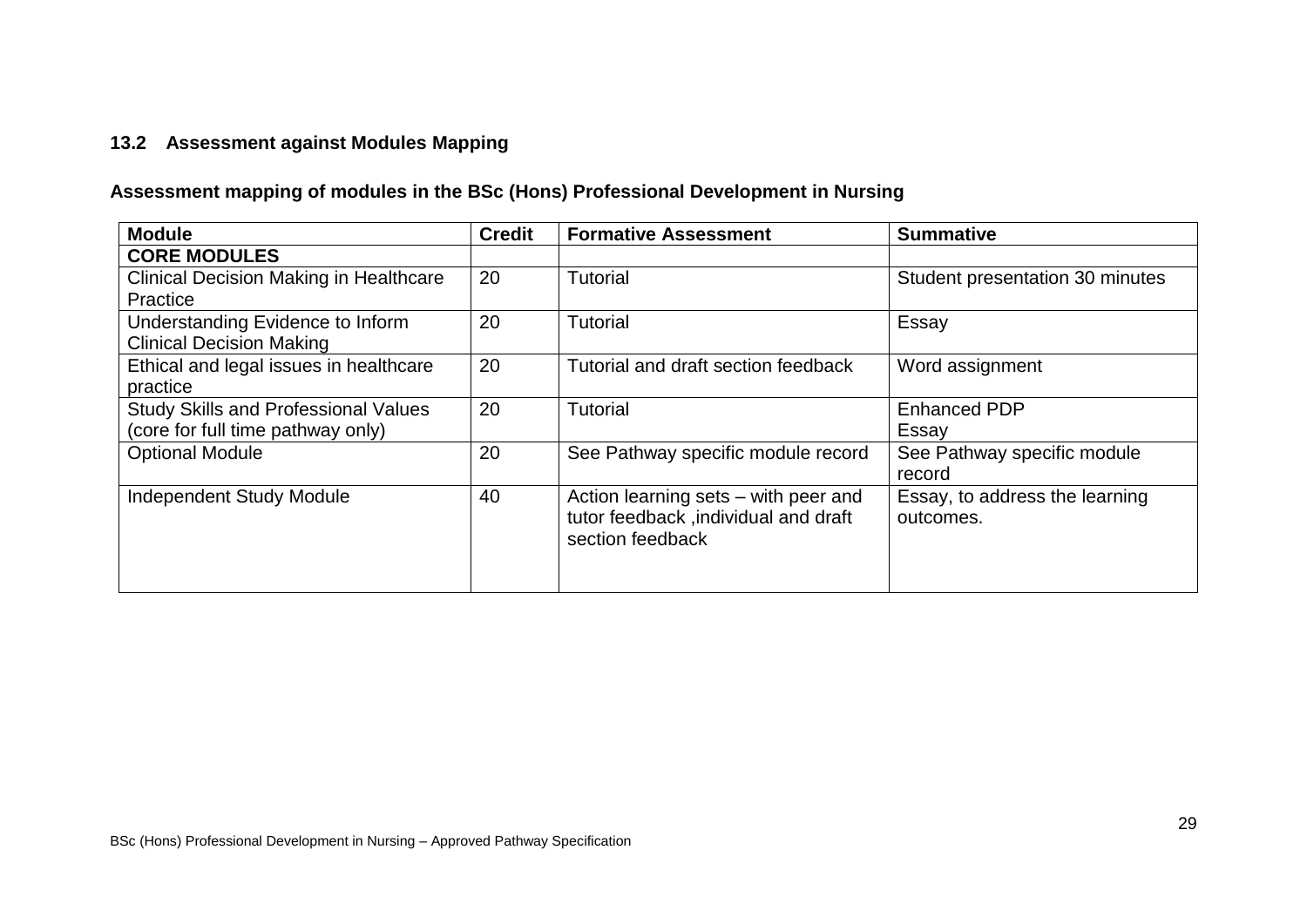## **13.3 Pathway Specific Module Choices for Professional Development in Nursing Graduate Certificate/Diploma**

| HEAD362       | <b>Clinical Decision Making in Healthcare Practice</b>                                       |
|---------------|----------------------------------------------------------------------------------------------|
| HEAD363       | Ethical and legal issues in healthcare practice                                              |
| HEAD365       | Contemporary Issues in Health and Social care                                                |
| HEAD361       | <b>Independent Study</b>                                                                     |
| HEAD366       | Integrated Advancing Practice in Context                                                     |
| HEAD367       | The Fundamentals of Health Assessment                                                        |
| HEAD355       | Leadership and Innovation                                                                    |
| HEAD370       | <b>Study Skills and Professional Values</b>                                                  |
| HEAD344       | Enhancing End of Life Care & Palliative Care Practice                                        |
| HEAD354       | Facilitating Patient Centred Care and Choice through Advanced<br><b>Communication Skills</b> |
| <b>ADV605</b> | Advancing the Management of Long Term Conditions                                             |
| HEAC383       | Cardiovascular Disease & Stroke Management in Primary Care                                   |
| HEAD333       | Introduction to Children's Cardiac Nursing                                                   |
| HEAD334       | Children's Cardiac Nursing Foundation and High Dependency Care                               |
| HEAD335       | <b>Children's Cardiac Nursing Care and Management</b>                                        |
| HEAB358       | Advancing Practice in Long Term Conditions Management                                        |
| HEAB366       | Enhanced Parkinson's Disease Management                                                      |
| HEAD378       | Haematology                                                                                  |
| HEAC348       | Effective Promotion of Continence and Management of Incontinence                             |
| HEAC350       | <b>Enhanced Acute Medical Care for Older Adults</b>                                          |
| HEAC371       | <b>Specialist Practice in Stroke Care</b>                                                    |
| HEAC372       | Principles of Gastro-intestinal Nursing                                                      |
| HEAC375       | Specialist Approaches to Patient Management in Critical Care                                 |
| HEAC381       | Minor skin surgery practice                                                                  |
| HEAC334       | Management of Infection Prevention                                                           |
| HEAD339       | Tissue Viability: Core Knowledge for Practice                                                |
| HEAD345       | <b>Enhancing Clinical Research in Practice</b>                                               |
| HEAD347       | Advancing the Care and Support of the Person with Dementia and<br>their Carer                |
| HEAD348       | Principles and Practice of Cardiothoracic Surgical Care                                      |
| HEAD358       | Enhanced Care of the patient requiring Systemic Anti-Cancer<br>Therapy (SACT)                |